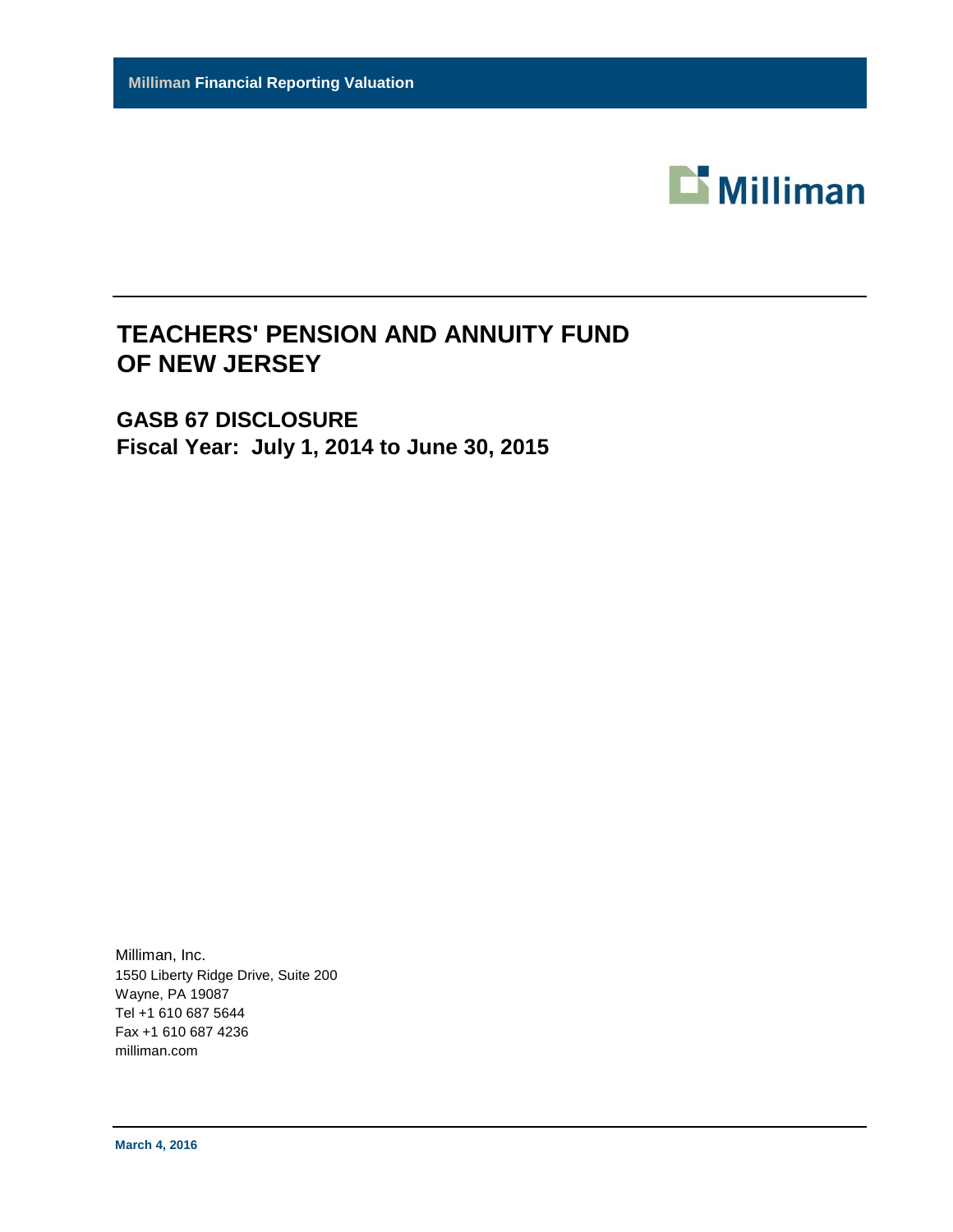## **Table of Contents**

| <b>Certification</b>                                             | 1              |
|------------------------------------------------------------------|----------------|
| <b>Executive Summary</b>                                         | 3              |
| Overview of GASB 67 and GASB 68                                  | 4              |
| <b>Statement of Fiduciary Net Position</b>                       | 5              |
| <b>Statement of Changes in Fiduciary Net Position</b>            | 6              |
| <b>Money-Weighted Rate of Return</b>                             | $\overline{7}$ |
| <b>Net Pension Liability</b>                                     | 8              |
| <b>Changes in Net Pension Liability</b>                          | 9              |
| <b>Long-Term Expected Rate of Return</b>                         | 10             |
| Schedule of Changes in Net Pension Liability and Related Ratios  | 11             |
| <b>Schedule of Employer Contributions</b>                        | 12             |
| <b>Depletion Date Projection</b>                                 | 13             |
| <b>Actuarial Methods and Assumptions Used for Funding Policy</b> | 14             |
| <b>Projection of Contributions</b>                               | 15             |
| <b>Projection of Fiduciary Net Position</b>                      | 16             |
| <b>Actuarial Present Value of Projected Benefit Payments</b>     | 17             |
| Glossary                                                         | 18             |

**GASB 67 Disclosure for Fiscal Year Ending June 30, 2015 Teachers' Pension and Annuity Fund of New Jersey**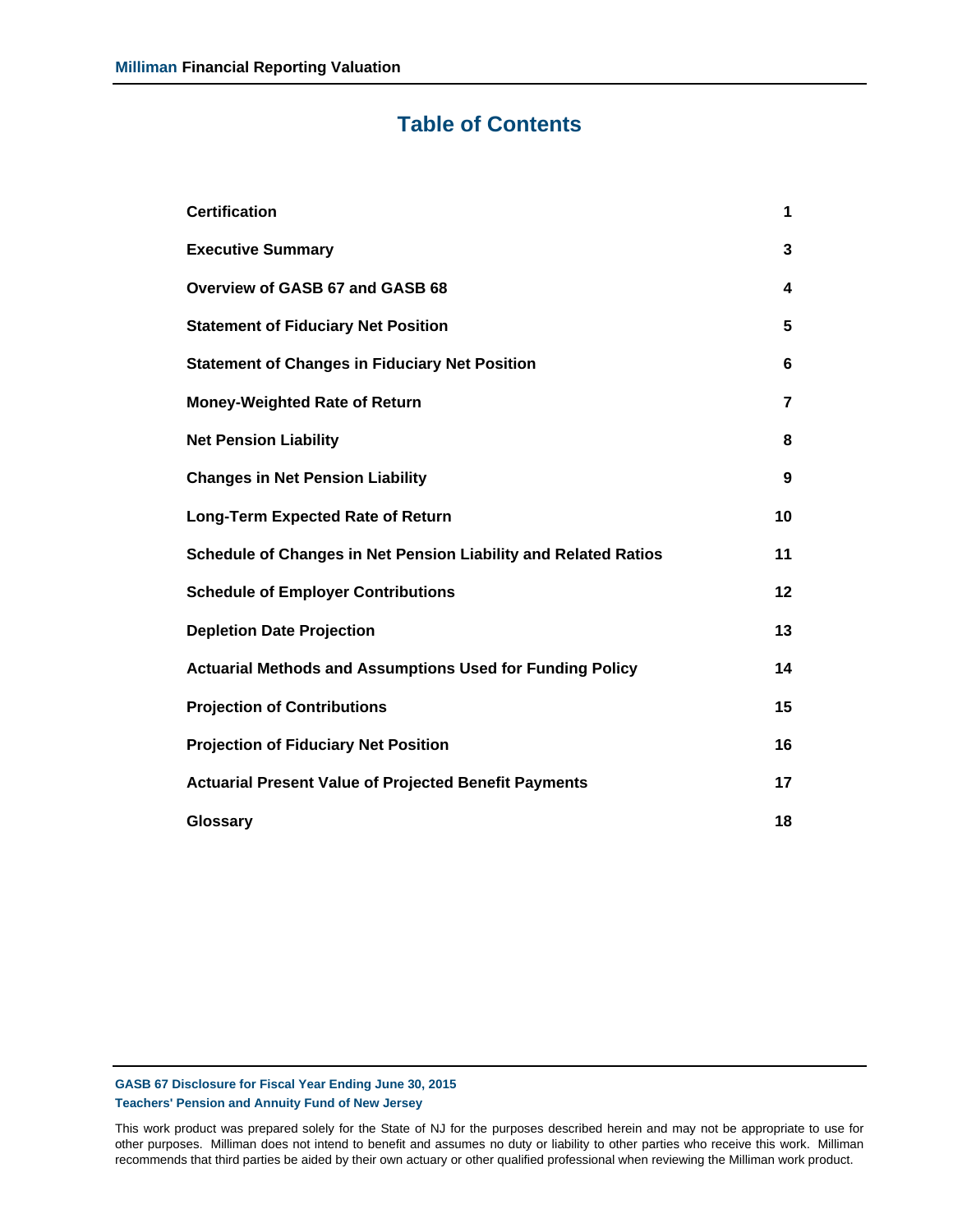## **Certification**

Actuarial computations presented in this report under Statement No. 67 of the Governmental Accounting Standards Board are for purposes of assisting the State of NJ in fulfilling its financial accounting requirements. No attempt is being made to offer any accounting opinion or advice. This report is for fiscal year July 1, 2014 to June 30, 2015. The reporting date for determining plan assets and obligations is June 30, 2015. The calculations enclosed in this report have been made on a basis consistent with our understanding of the plan provisions. Determinations for purposes other than meeting financial reporting requirements may be significantly different than the results contained in this report. Accordingly, additional determinations may be needed for other purposes, such as judging benefit security or meeting employer funding requirements.

In preparing this report, we relied, without audit, on information as of July 1, 2014 as well as asset information as of June 30, 2015 furnished by the State of NJ. This information includes, but is not limited to, statutory provisions, member census data, and financial information. The breakdown as of July 1, 2014 includes 139,350 active participants, 13,738 terminated vested and other inactive participants (13,462 noncontributory members are treated as inactive for this purpose), and 94,822 retirees and beneficiaries. Please see Milliman's funding valuation report dated April 1, 2015 for more information on the plan's participants as of July 1, 2014 as well as a summary of the plan provisions and actuarial methods and assumptions.

We performed a limited review of the census and financial information used directly in our analysis and have found them to be reasonably consistent and comparable with information used for other purposes. The valuation results depend on the integrity of this information. If any of this information is inaccurate or incomplete our results may be different and our calculations may need to be revised.

We hereby certify that, to the best of our knowledge, this report, including all costs and liabilities based on actuarial assumptions and methods adopted by the Board or mandated by statute, is complete and accurate and determined in conformance with generally recognized and accepted actuarial principles and practices, which are consistent with the Actuarial Standards of Practice promulgated by the Actuarial Standards Board and the applicable Guides to Professional Conduct, amplifying Opinions and supporting Recommendations of the American Academy of Actuaries.

This valuation report is only an estimate of the Plan's financial condition as of a single date. It can neither predict the Plan's future condition nor guarantee future financial soundness. Actuarial valuations do not affect the ultimate cost of Plan benefits, only the timing of Plan contributions. While the valuation is based on an array of individually reasonable assumptions, other assumption sets may also be reasonable and valuation results based on those assumptions would be different. No one set of assumptions is uniquely correct. Determining results using alternative assumptions is outside the scope of our engagement.

Future actuarial measurements may differ significantly from the current measurements presented in this report due to factors such as, but not limited to, the following: plan experience differing from that anticipated by the economic or demographic assumptions; changes in economic or demographic assumptions; increases or decreases expected as part of the natural operation of the methodology used for these measurements (such as the end of an amortization period or additional cost or contribution requirements based on the plan's funded status); and changes in plan provisions or applicable law. Due to the limited scope of the actuarial assignment, we did not perform an analysis of the potential range of such future measurements.

#### **GASB 67 Disclosure for Fiscal Year Ending June 30, 2015**  Page 1 **Teachers' Pension and Annuity Fund of New Jersey**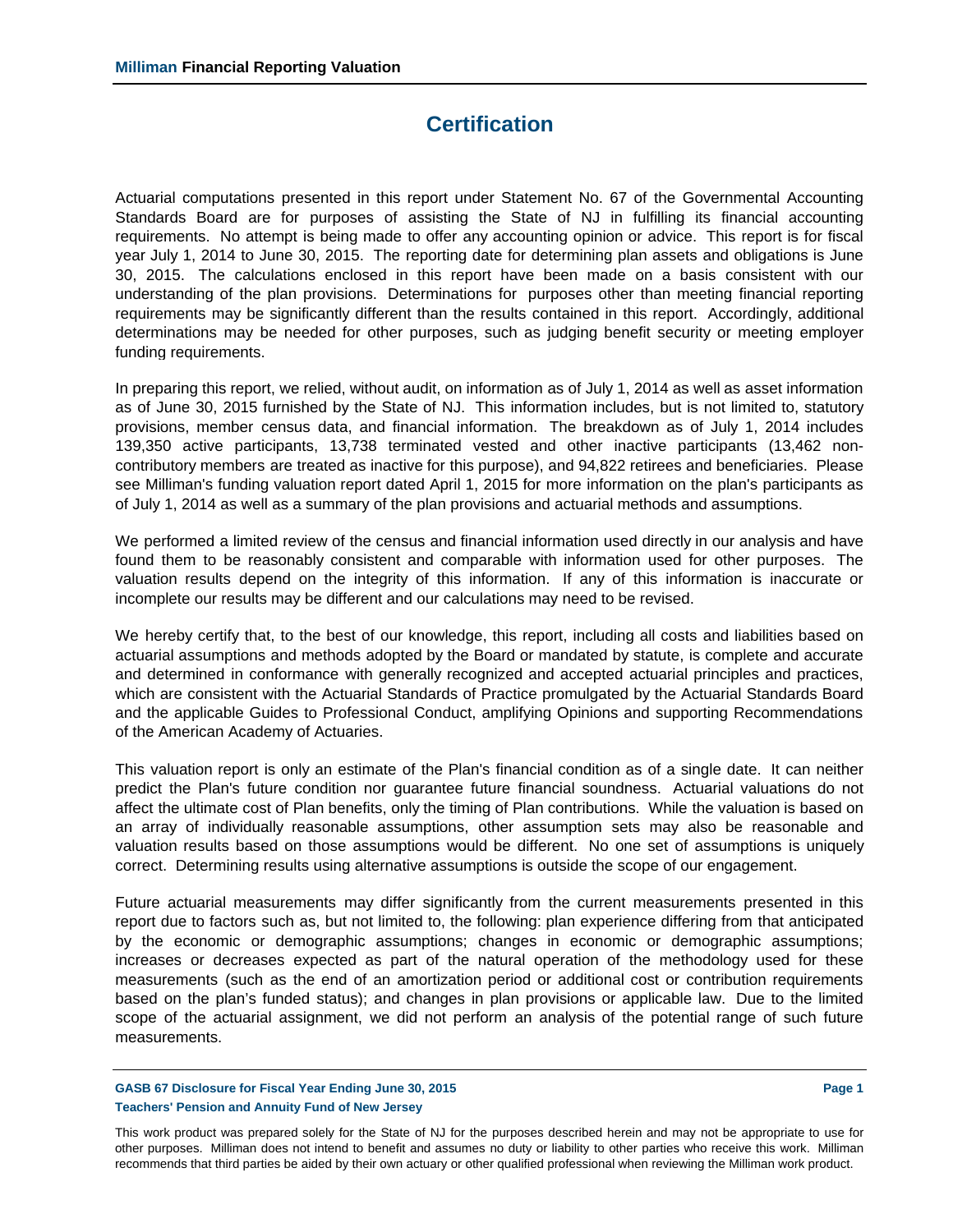## **Certification**

Milliman's work is prepared solely for the use use and benefit of the State of New Jersey Division of Pensions and Benefits. To the extent that Milliman's work is not subject to disclosure under applicable public records laws, Milliman's work may not be provided to third parties without Milliman's prior written consent. Milliman does not intend to benefit or create a legal duty to any third party recipient of its work product. Milliman's consent to release its work product to any third party may be conditioned on the third party signing a Release, subject to the following exceptions: (a) the Plan Sponsor may provide a copy of Milliman's work, in its entirety, to the Plan Sponsor's professional service advisors who are subject to a duty of confidentiality and who agree to not use Milliman's work for any purpose other than to benefit the Fund; and (b) the Plan Sponsor may provide a copy of Milliman's work, in its entirety,to other governmental entities, as required by law.

No third party recipient of Milliman's work product should rely upon Milliman's work product. Such recipients should engage qualified professionals for advice appropriate to their specific needs.

The consultants who worked on this assignment are pension actuaries. Milliman's advice is not intended to be a substitute for qualified legal or accounting counsel.

The signing actuaries are independent of the plan sponsor. We are not aware of any relationship that would impair the objectivity of our work.

On the basis of the foregoing, we hereby certify that, to the best of our knowledge and belief, this report is complete and has been prepared in accordance with generally recognized accepted actuarial principles and practices. We are members of the American Academy of Actuaries and meet the Qualification Standards to render the actuarial opinion contained herein.

South Ponton

Consulting Actuary Consulting Actuary

Richal & Gada

\_\_\_\_\_\_\_\_\_\_\_\_\_\_\_\_\_\_\_\_\_\_\_\_\_\_\_\_\_\_\_\_\_\_\_\_\_\_\_

Scott F. Porter, FSA **Richard L. Gordon, FSA** 

**GASB 67 Disclosure for Fiscal Year Ending June 30, 2015 Page 2 Teachers' Pension and Annuity Fund of New Jersey**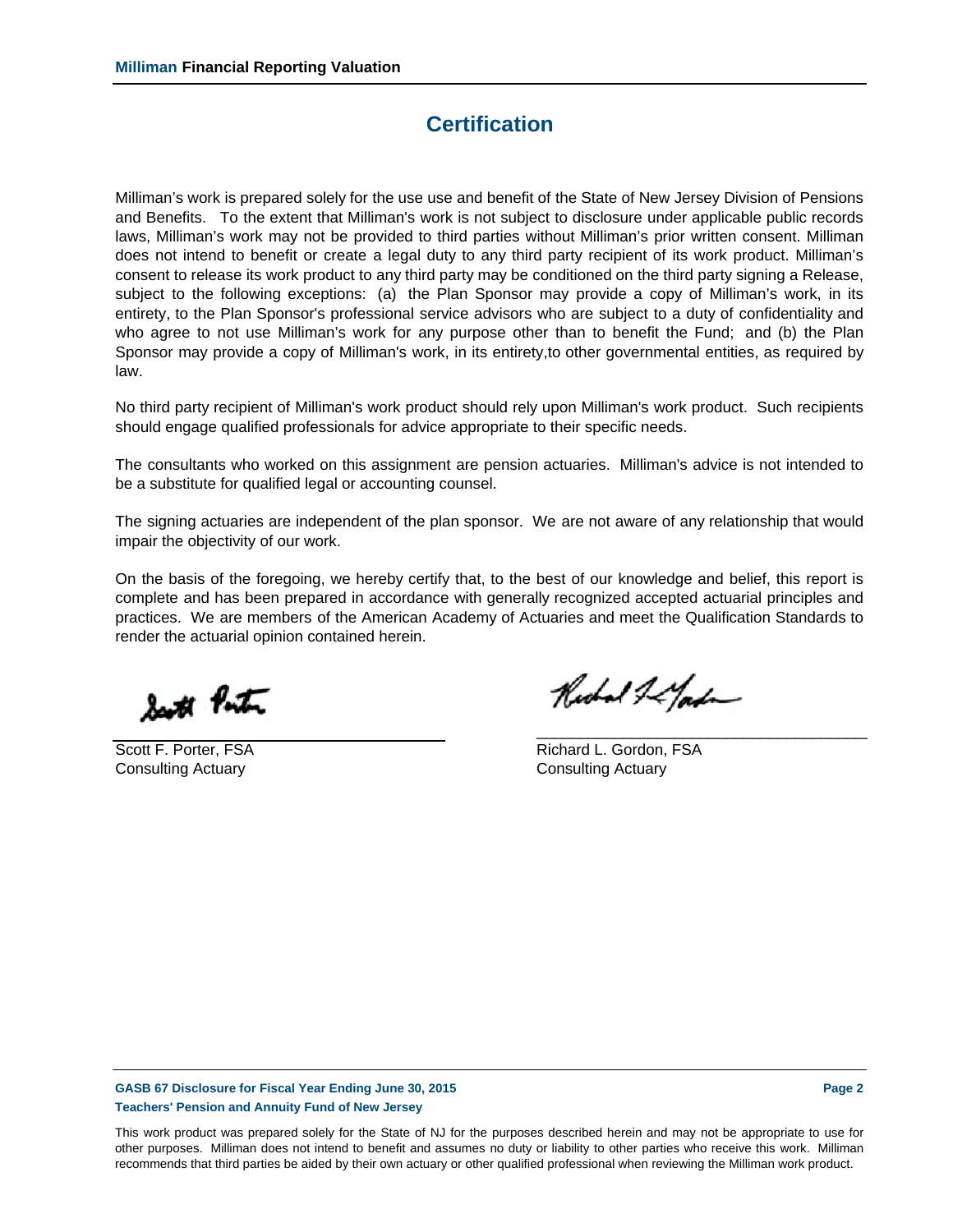## **Executive Summary**

This report presents the results of the actuarial valuation in accordance with GASB 67 as of June 30, 2015 for the Teachers' Pension and Annuity Fund. There are several differences in actuarial assumptions and methods specified by GASB 67 versus those used to determine the statutory contribution in accordance with New Jersey statute. These differences include treatment of receivable contributions, amortization methods, actuarial cost methods, inclusion of insurance benefits and potentially the discount rate.

The discount rate is based on the single equivalent rate that results in the same actuarial present value as the long-term expected rate of return applied to benefit payments, to the extent that the plan's fiduciary net position is projected to be sufficient to make projected benefit payments, and the municipal bond rate applied to benefit payments, to the extent that the plan's fiduciary net position is not projected to be sufficient. As of June 30, 2015, the plan's fiduciary net position is not projected to be sufficent in year 12 of the projection or by June 30, 2027. There is no change in the depletion date from the prior year GASB 67 valuation.

The primary assumption in determining the sufficiency of a plan's fiduciary net position relates to expected State contributions. As of June 30, 2015, 16.58% of the projected statutory pension contributions was assumed to be made by the State each year. This assumption represents a 5-year average of actual State contributions made in accordance with GASB guidance. To the extent actual contributions are higher (lower) than shown, any date of depletion would be later (sooner) than shown in this report.

Since a date of depletion is determined, the discount rate is much lower than current the 7.9% investment return assumption. After assets are expected to be depleted, projected benefit payments are discounted using the municipal bond index. The State of New Jersey chose the Bond Buyer Go 20-Bond Municipal Bond Index. The bond index decreased from 4.29% as of June 30, 2014 to 3.80% as of June 30, 2015 resulting in a decrease in the single equivalent rate from 4.68% as of July 1, 2014 to 4.13% as of June 30, 2015. The decrease in the discount rate increased the unfunded liability by approximately \$5.9 billion. The unfunded liability, referred to as the Net Pension Liability, is \$63.6 billion for a funded ratio of 28.7% as of June 30, 2015.

The benefits covered under this valuation include pension benefits and noncontributory group insurance benefits (NCGI). The depletion date has been determined based on the funding of pension benefits only whereas the weighted average discount rate reflects pension and NCGI benefits.

### **GASB 67 Disclosure for Fiscal Year Ending June 30, 2015 Page 3 Teachers' Pension and Annuity Fund of New Jersey**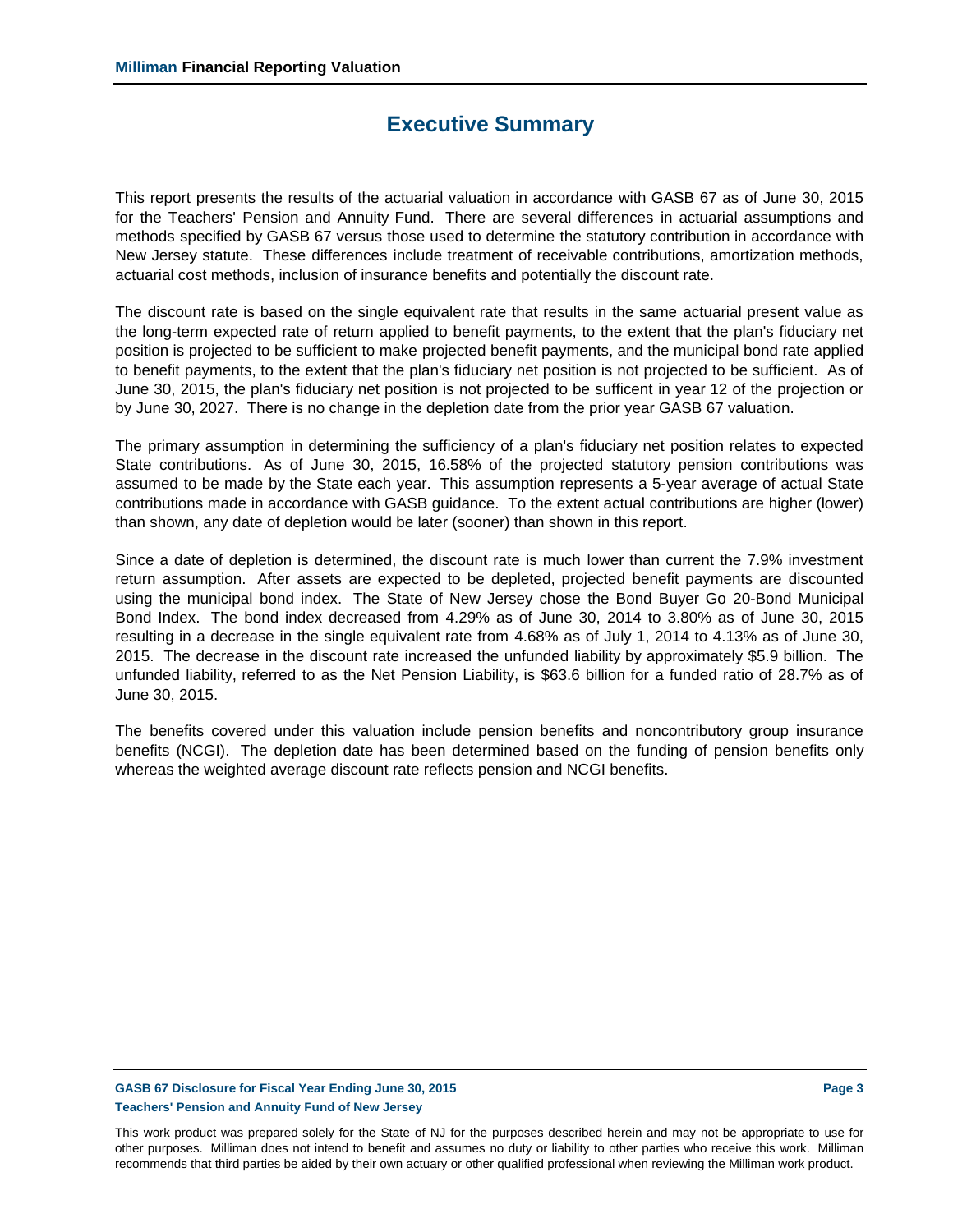## **Overview of GASB 67 and GASB 68**

The Governmental Accounting Standards Board (GASB) released new accounting standards for public pension plans and participating employers in 2012. These standards, GASB Statements No. 67 and 68, have substantially revised the accounting requirements previously mandated under GASB Statements No. 25 and 27. The most notable change is the distinct separation of funding from financial reporting. The Annual Required Contribution (ARC) has been eliminated under GASB 67 and 68 and is no longer relevant for financial reporting purposes. As a result, plan sponsors have been encouraged to establish a formal funding policy that is separate from financial reporting calculations.

GASB 67 applies to financial reporting for public pension plans and is required to be implemented for plan fiscal years beginning after June 15, 2013. Note that a plan's fiscal year might not be the same as the employer's fiscal year. Even if the plan does not issue standalone financial statements, but rather is considered a pension trust fund of a government, it is subject to GASB 67. Under GASB 67, enhancements to the financial statement disclosures are required, along with certain required supplementary information.

GASB 68 governs the specifics of accounting for public pension plan obligations for participating employers and is required to be implemented for employer fiscal years beginning after June 15, 2014. GASB 68 requires a liability for pension obligations, known as the Net Pension Liability, to be recognized on the balance sheets of participating employers. Changes in the Net Pension Liability will be immediately recognized as Pension Expense on the income statement or reported as deferred inflows/outflows of resources depending on the nature of the change.

## **GASB 67 Disclosure for Fiscal Year Ending June 30, 2015 Page 4 Teachers' Pension and Annuity Fund of New Jersey**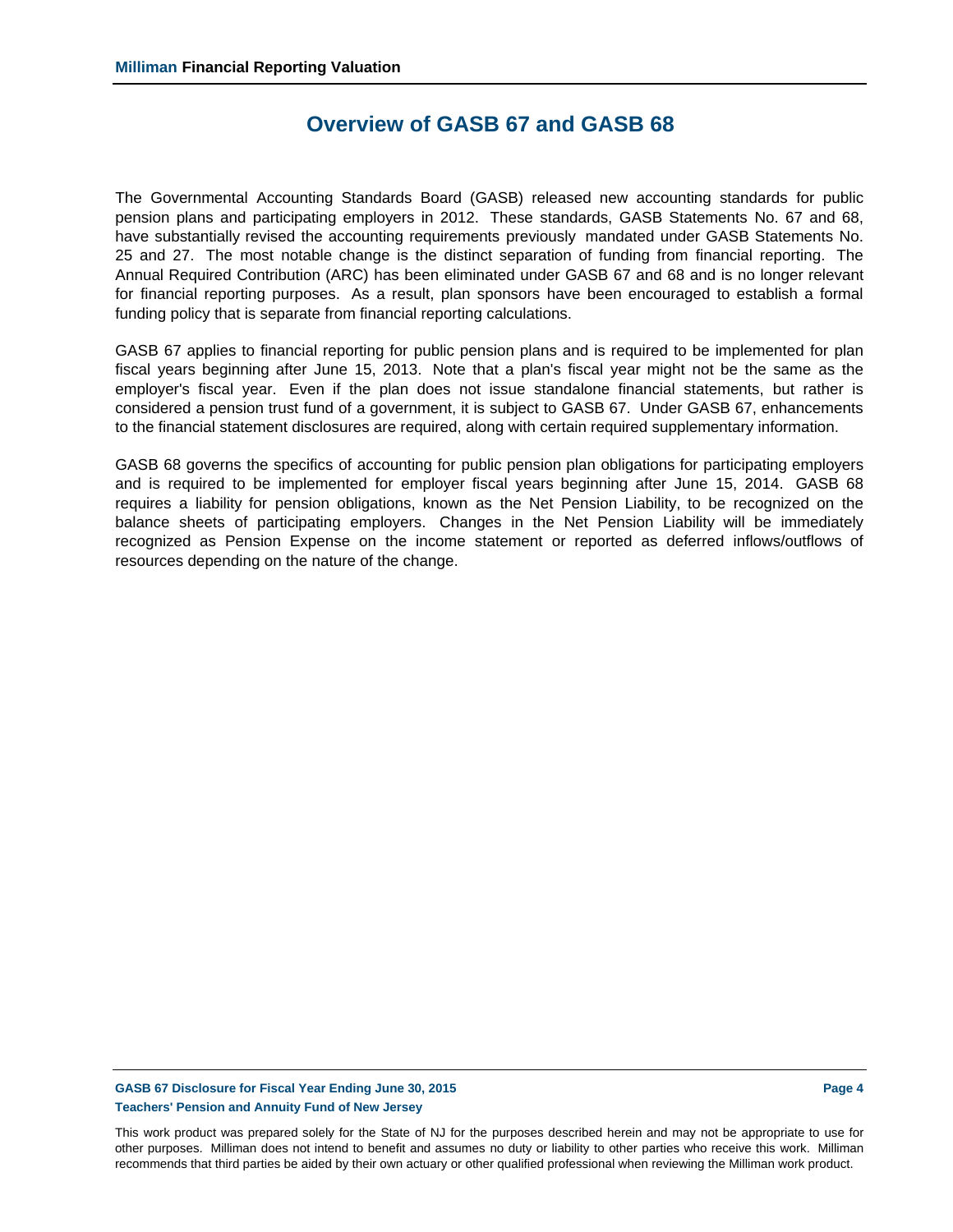## **Statement of Fiduciary Net Position**

|                                                                                                                                                                                                | <b>June 30, 2014</b>                                                                         | <b>June 30, 2015</b>                                                                   |
|------------------------------------------------------------------------------------------------------------------------------------------------------------------------------------------------|----------------------------------------------------------------------------------------------|----------------------------------------------------------------------------------------|
| <b>Assets</b>                                                                                                                                                                                  |                                                                                              |                                                                                        |
| Cash and cash equivalents                                                                                                                                                                      | \$1,680,369                                                                                  | \$3,194,842                                                                            |
| Receivables and prepaid expenses:<br>Receivable contributions<br>Receivable investment income<br>Receivables from brokers for unsettled trades<br>Prepaid expenses<br><b>Total receivables</b> | 345,280,963<br>2,786<br>0<br>1,682,095<br>346,965,844                                        | 362,012,703<br>3,012<br>0<br>4,931,424<br>366,947,139                                  |
| Investments:                                                                                                                                                                                   |                                                                                              |                                                                                        |
| Pension Fund A<br>Pension Fund B<br>Pension Fund D<br>Pension Fund E<br>Short-term investments<br><b>Total investments</b><br>Invested securities lending cash collateral                      | 0<br>0<br>18,093,956,520<br>8,480,525,681<br>747,830,215<br>27,322,312,416<br>$\overline{0}$ | 0<br>0<br>16,583,641,041<br>8,682,210,214<br>384,497,340<br>25,650,348,595<br>$\Omega$ |
| Capital assets net of accumulated depreciation                                                                                                                                                 | $\Omega$                                                                                     | $\Omega$                                                                               |
| <b>Total assets</b>                                                                                                                                                                            | 27,670,958,629                                                                               | 26,020,490,576                                                                         |
| <b>Liabilities</b>                                                                                                                                                                             |                                                                                              |                                                                                        |
| Accrued expenses and benefits payable<br>Securities lending cash collateral<br>CGIPF Payable<br><b>Total liabilities</b>                                                                       | 388,790,552<br>(433, 478)<br>349,094<br>388,706,168                                          | 415,238,657<br>(437, 814)<br>892,173<br>415,693,016                                    |
| Net position restricted for pensions '                                                                                                                                                         | \$27,282,252,461                                                                             | \$25,604,797,560                                                                       |

<sup>1</sup> Excludes any statutory pension and ERI contribution receivables not reflected in TPAF's financial statements.

### GASB 67 Disclosure for Fiscal Year Ending June 30, 2015 **Page 1 2016 Page 1** Page 5 **Teachers' Pension and Annuity Fund of New Jersey**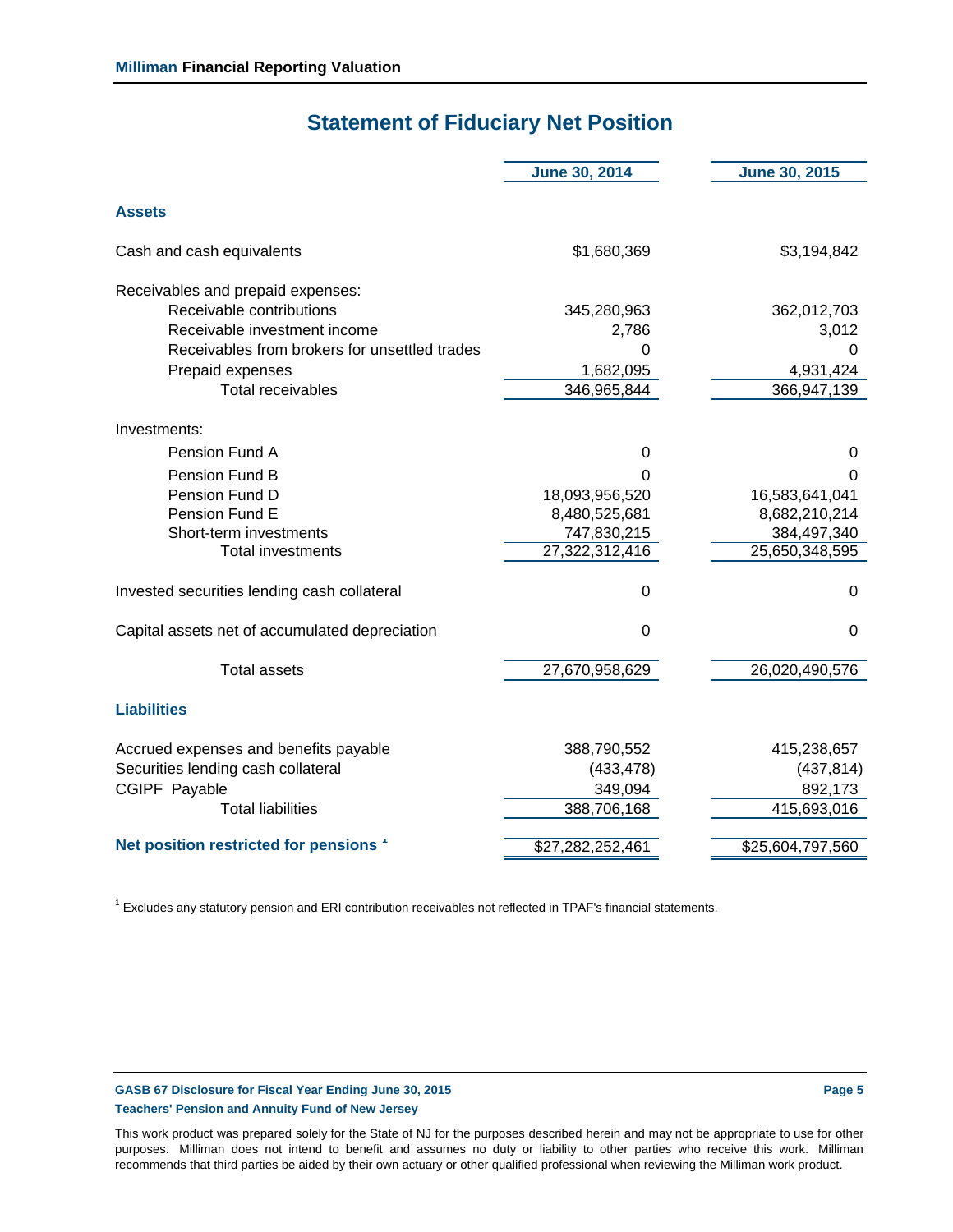## **Statement of Changes in Fiduciary Net Position**

|                                                 | <b>June 30, 2015</b> |
|-------------------------------------------------|----------------------|
| <b>Additions</b>                                |                      |
|                                                 |                      |
| <b>Member contributions</b>                     | \$740,296,265        |
| Employer contributions (State, Local, and NCGI) | 540,603,535          |
| Transfers from other systems                    | 4,117,141            |
| Other                                           | 358,899              |
| <b>Total contributions</b>                      | 1,285,375,840        |
| Investment income (loss):                       |                      |
| Interest                                        | 532,253,539          |
| <b>Dividends</b>                                |                      |
| Portion Attributable to CGIPF                   | 0                    |
| Net increase in fair value of investments       | 512,147,544          |
| Securities lending income                       | O                    |
| Less investment expenses:                       |                      |
| Direct investment expense                       | 4,753,479            |
| Securities lending management fees              | 0                    |
| Securities lending borrower rebates             | 0                    |
| Net investment income                           | 1,039,647,604        |
| Other income                                    | 26,415,322           |
| <b>Total additions</b>                          | 2,351,438,766        |
| <b>Deductions</b>                               |                      |
| <b>Pension benefits</b>                         | 3,920,924,262        |
| Refunds of member contributions                 | 57,795,789           |
| Noncontributory Group Insurance Premium Payment | 36,283,535           |
| Administrative expenses                         | 13,890,081           |
| <b>Total deductions</b>                         | 4,028,893,667        |
| Net increase (decrease)                         | (1,677,454,901)      |
| <b>Net position restricted for pensions</b>     |                      |
| Beginning of year (06/30/2014)                  | 27,282,252,461       |
| End of year (06/30/2015)                        | \$25,604,797,560     |

#### **GASB 67 Disclosure for Fiscal Year Ending June 30, 2015 Case 6 Assets that Case 6 Assets Page 6 Teachers' Pension and Annuity Fund of New Jersey**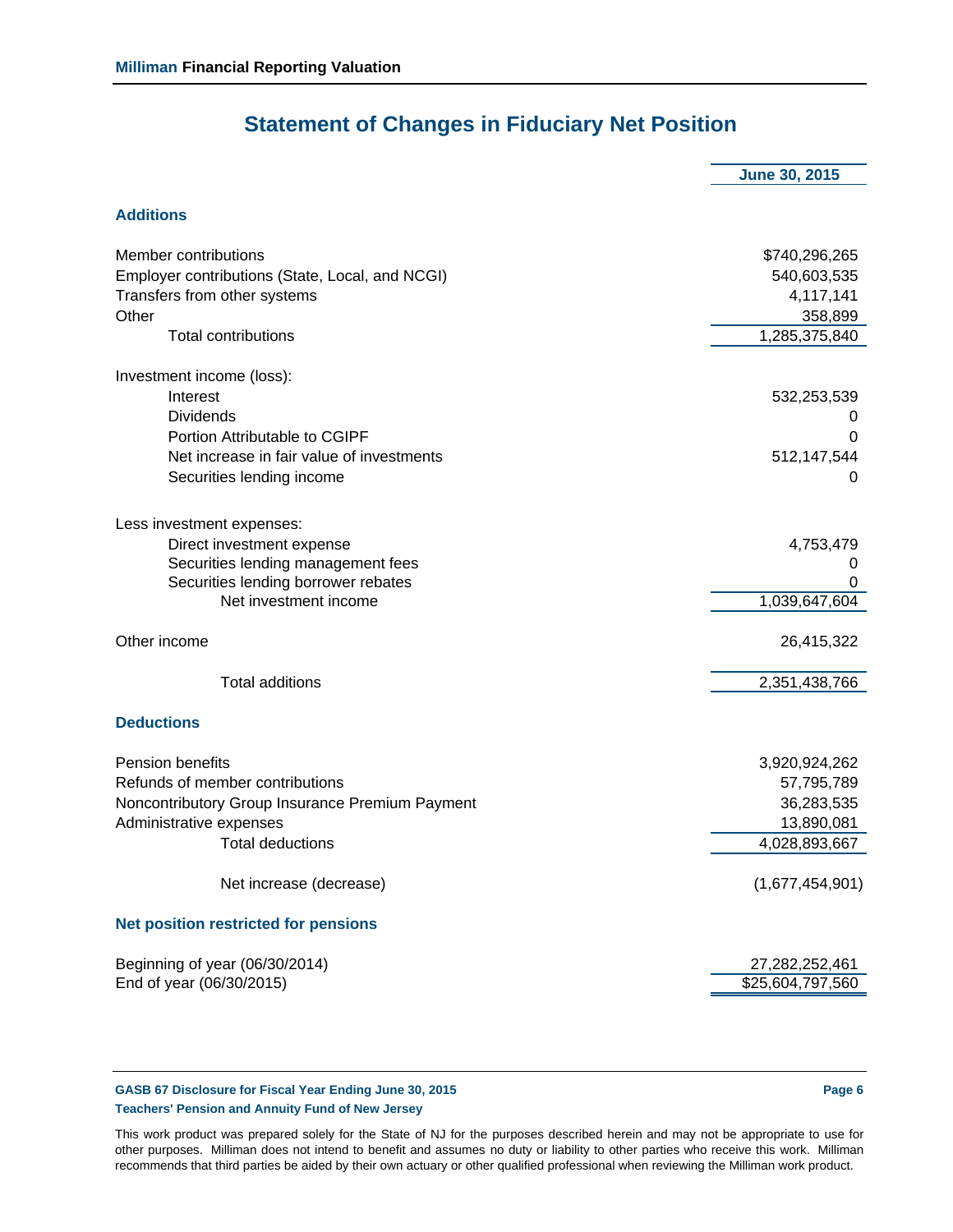| <b>Fiscal Year</b> | <b>Net</b>            |
|--------------------|-----------------------|
|                    |                       |
| Ending             | <b>Money-Weighted</b> |
| June 30            | <b>Rate of Return</b> |
|                    |                       |
| 2006               | N/A                   |
| 2007               | N/A                   |
| 2008               | N/A                   |
| 2009               | N/A                   |
| 2010               | N/A                   |
| 2011               | N/A                   |
| 2012               | N/A                   |
| 2013               | N/A                   |
| 2014               | 16.636%               |
| 2015               | 4.050%                |

## **Schedule of Investment Returns**

#### **Calculation of Money-Weighted Rate of Return**

The money-weighted rate of return considers the changing amounts actually invested during a period and weights the amount of pension plan investments by the proportion of time they are available to earn a return during that period. External cash flows are determined on a monthly basis and are assumed to occur at the end of each month. External cash inflows are netted with external cash outflows, resulting in a net external cash flow in each month. The money-weighted rate of return is calculated net of investment expenses and has been determined by the New Jersey Division of Investments.

#### **GASB 67 Disclosure for Fiscal Year Ending June 30, 2015 Page 7 Assets and Separate Page 7 Teachers' Pension and Annuity Fund of New Jersey**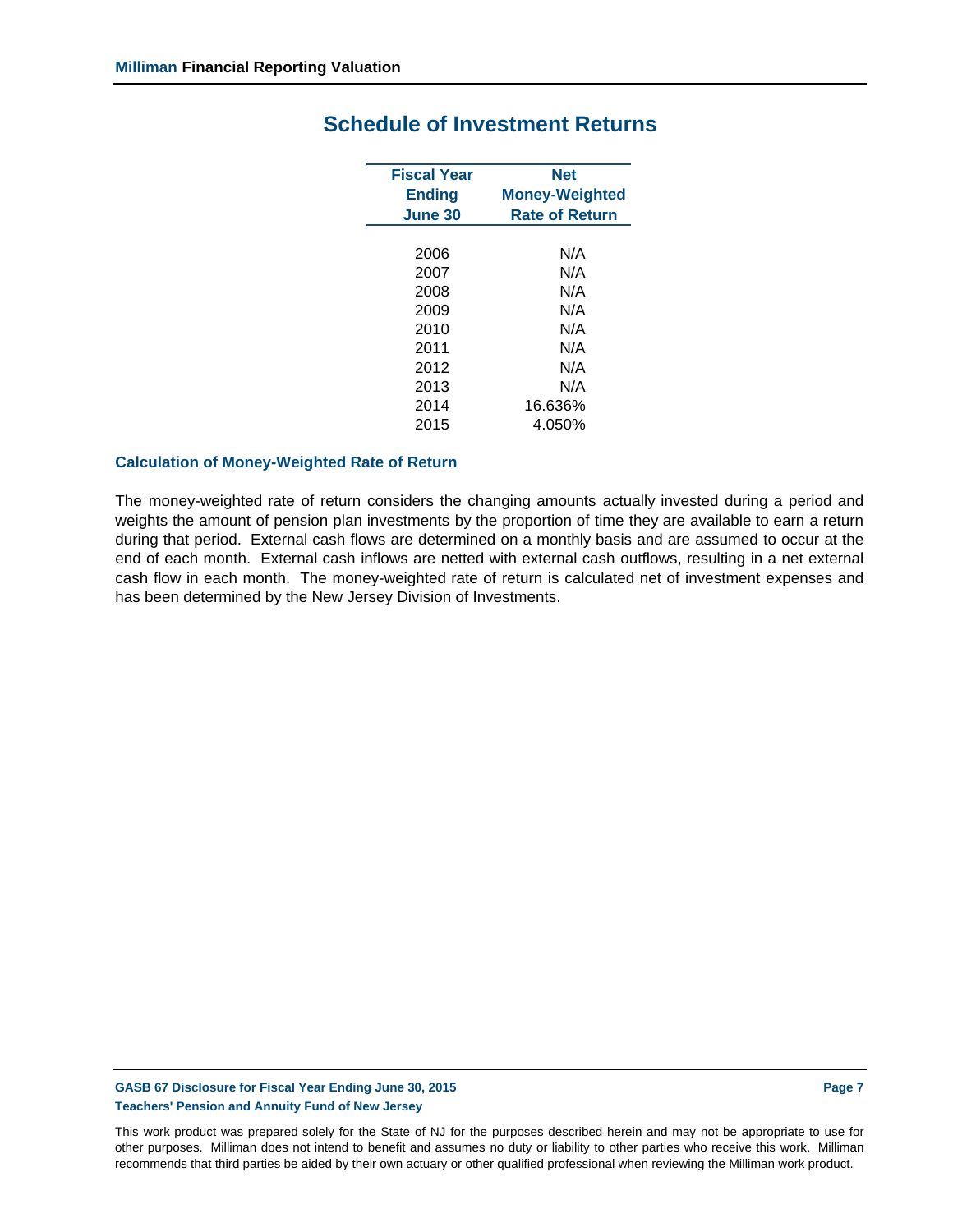## **Net Pension Liability**

| <b>Net Pension Liability</b>                             | <b>June 30, 2014</b> | <b>June 30, 2015</b> |  |
|----------------------------------------------------------|----------------------|----------------------|--|
| Total pension liability                                  | \$81,095,320,000     | \$89,182,662,000     |  |
| Fiduciary net position                                   | 27,282,252,461       | 25,604,797,560       |  |
| Net pension liability                                    | 53,813,067,539       | 63,577,864,440       |  |
| Fiduciary net position as a % of total pension liability | 33.64%               | 28.71%               |  |
| Covered payroll                                          | 10,038,792,896       | 10,162,263,470       |  |
| Net pension liability as a % of covered payroll          | 536.05%              | 625.63%              |  |

The total pension liability was determined by an actuarial valuation as of the valuation date, calculated based on the discount rate and actuarial assumptions below, and was then projected forward to the measurement date. There have been no significant changes between the valuation date and the fiscal year end. Any significant changes during this period must be reflected as prescribed by GASB 67 and 68. Covered Payroll is as of June 30, 2013 and June 30, 2014, respectively.

#### **Discount Rate**

The plan's fiduciary net position was not projected to be available to make all projected future benefit payments of current active and inactive employees. Therefore, the discount rate for calculating the total pension liability is equal to the single equivalent rate that results in the same actuarial present value as the long-term expected rate of return applied to benefit payments, to the extent that the plan's fiduciary net position is projected to be sufficient to make projected benefit payments, and the municipal bond rate applied to benefit payments, to the extent that the plan's fiduciary net position is not projected to be sufficient.

| Discount rate                                               | 4.13% |
|-------------------------------------------------------------|-------|
| Long-term expected rate of return net of investment expense | 7.90% |
| Municipal bond rate <sup>1</sup>                            | 3.80% |

#### **Other Key Actuarial Assumptions**

The actuarial assumptions that determined the total pension liability as of June 30, 2015 were based on the results of an actuarial experience study for the period July 1, 2009 - July 1, 2012. Please refer to that report for more information.

| Valuation date        | July 1, 2014                  |
|-----------------------|-------------------------------|
| Measurement date      | June 30, 2015                 |
| Actuarial cost method | Entry Age Normal <sup>2</sup> |

All other assumptions used are consistent with the assumptions used in the June 30, 2014 Actuarial Valuation Report prepared as of July 1, 2014 dated April 1, 2015.

<sup>1</sup> Bond Buyer 20-Bond General Obligation Bond Index as of June 25, 2015; 4.29% as of June 26, 2014

 $^2$  Total projected compensation is used to allocate costs under Entry Age Normal even if pensionable compensation is limited to the Social Security Taxable Wage Base.

**GASB 67 Disclosure for Fiscal Year Ending June 30, 2015 Page 8 Teachers' Pension and Annuity Fund of New Jersey**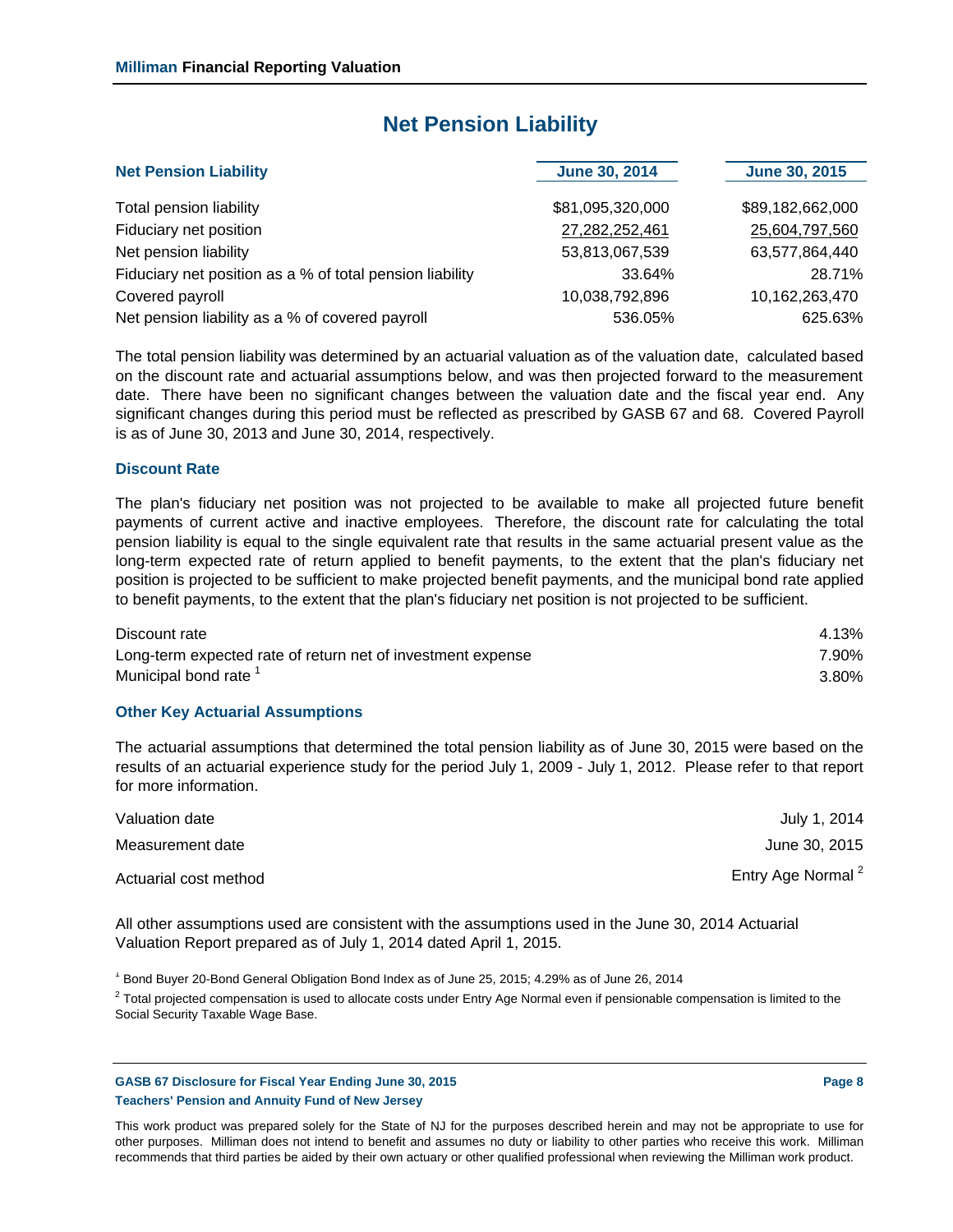|                                                  | <b>Increase (Decrease)</b> |                                                    |                    |  |
|--------------------------------------------------|----------------------------|----------------------------------------------------|--------------------|--|
|                                                  | <b>Total Pension</b>       | <b>Plan Fiduciary</b>                              | <b>Net Pension</b> |  |
|                                                  | <b>Liability</b>           | <b>Net Position</b>                                | <b>Liability</b>   |  |
| <b>Changes in Net Pension Liability</b>          | (a) $1$                    | (b)                                                | $(a) - (b)$        |  |
|                                                  |                            |                                                    |                    |  |
| Balances as of June 30, 2014                     |                            | \$81,095,320,000 \$27,282,252,461 \$53,813,067,539 |                    |  |
|                                                  |                            |                                                    |                    |  |
| Changes for the year:                            |                            |                                                    |                    |  |
| Service cost                                     | 2,022,411,197              |                                                    | 2,022,411,197      |  |
| Interest on total pension liability              | 3,797,032,970              |                                                    | 3,797,032,970      |  |
| Effect of plan changes                           | 0                          |                                                    | 0                  |  |
| Effect of economic/demographic (gains) or losses | 365,228,278                |                                                    | 365,228,278        |  |
| Effect of assumptions changes or inputs          | 5,913,556,000              |                                                    | 5,913,556,000      |  |
| Benefit payments                                 | (4,015,003,586)            | (4,015,003,586)                                    | 0                  |  |
| Transfers from other Systems                     | 4,117,141                  | 4,117,141                                          | $\Omega$           |  |
| Adminstrative expenses                           |                            | (13,890,081)                                       | 13,890,081         |  |
| Member contributions                             |                            | 740,296,265                                        | (740, 296, 265)    |  |
| Net investment income                            |                            | 1,066,062,926                                      | (1,066,062,926)    |  |
| <b>Employer contributions</b>                    |                            | 540,603,535                                        | (540, 603, 535)    |  |
| Other                                            |                            | 358,899                                            | (358, 899)         |  |
| Balances as of June 30, 2015                     | 89,182,662,000             | 25,604,797,560                                     | 63,577,864,440     |  |
|                                                  |                            |                                                    |                    |  |

## **Changes in Net Pension Liability**

 $<sup>1</sup>$  Total Pension Liability as of June 30, 2014 is based on a single equivalent discount rate of 4.68%</sup>

## **Sensitivity Analysis**

The following presents the net pension liability of the Teachers' Pension and Annuity Fund of New Jersey, calculated using the discount rate of 4.13%, as well as what the System's net pension liability would be if it were calculated using a discount rate that is 1 percentage point lower (3.13%) or 1 percentage point higher (5.13%) than the current rate.

|                         | 1%                                                  | <b>Current</b>       |                 |
|-------------------------|-----------------------------------------------------|----------------------|-----------------|
|                         | <b>Decrease</b>                                     | <b>Discount Rate</b> | <b>Increase</b> |
|                         | 3.13%                                               | 4.13%                | 5.13%           |
|                         |                                                     |                      |                 |
| Total pension liability | \$101,164,713,000 \$89,182,662,000 \$78,859,408,000 |                      |                 |
| Fiduciary net position  | 25,604,797,560                                      | 25,604,797,560       | 25,604,797,560  |
| Net Pension liability   | 75,559,915,440                                      | 63,577,864,440       | 53,254,610,440  |
|                         |                                                     |                      |                 |

#### **GASB 67 Disclosure for Fiscal Year Ending June 30, 2015 Page 9 Teachers' Pension and Annuity Fund of New Jersey**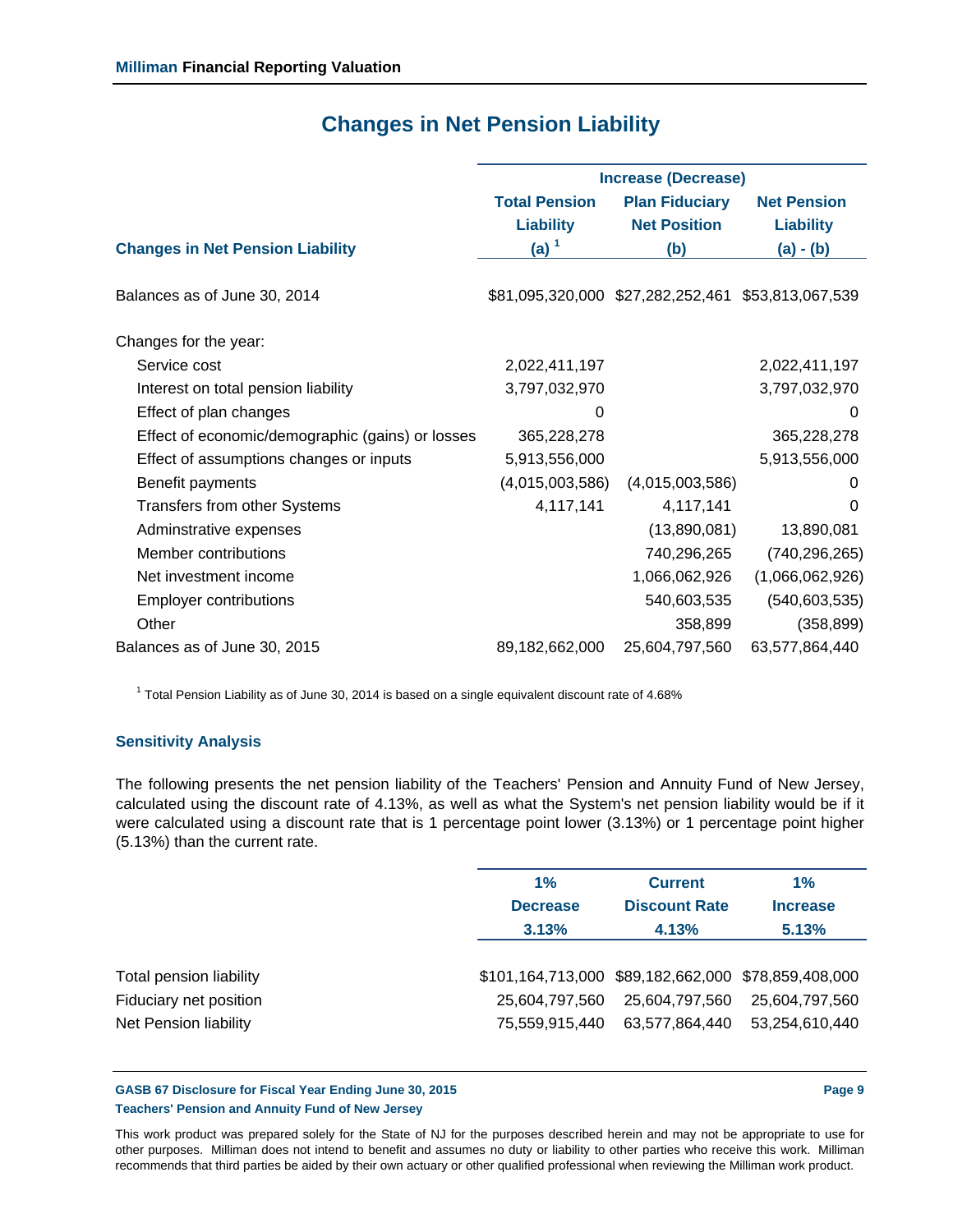## **Long-Term Expected Rate of Return**

The best-estimate range for the long-term expected rate of return is determined by adding expected inflation to expected long-term real returns and reflecting expected volatility and correlation. The capital market assumptions are per Milliman's investment consulting practice as of December 31, 2014.

|                                                               |                                 | <b>Target</b>      | <b>Long-Term</b><br><b>Expected</b><br><b>Real Rate</b> |
|---------------------------------------------------------------|---------------------------------|--------------------|---------------------------------------------------------|
| <b>Asset Class</b>                                            | <b>Index</b>                    | <b>Allocation*</b> | of Return                                               |
| US Cash                                                       | <b>BAML 3-Mon Tbill</b>         | 5.00%              | 0.53%                                                   |
| <b>US Gyt Bonds</b>                                           | <b>Barclays Gvt</b>             | 1.75%              | 1.39%                                                   |
| <b>US Credit Bonds</b>                                        | <b>Barclays Credit</b>          | 13.50%             | 2.72%                                                   |
| <b>US Mortgages</b>                                           | <b>Barclays MBS</b>             | 2.10%              | 2.54%                                                   |
| <b>US Inflation-Indexed Bonds</b>                             | <b>Barclays US TIPs</b>         | 1.50%              | 1.47%                                                   |
| <b>US High Yield Bonds</b>                                    | <b>BAML High Yield</b>          | 2.00%              | 4.57%                                                   |
| <b>US Equity Market</b>                                       | Russell 3000                    | 27.25%             | 5.63%                                                   |
| Foreign Developed Equity                                      | <b>MSCI EAFE NR</b>             | 12.00%             | 6.22%                                                   |
| <b>Emerging Markets Equity</b>                                | <b>MSCI EM NR</b>               | 6.40%              | 8.46%                                                   |
| <b>Private Real Estate Property</b>                           | <b>NCREIF Property</b>          | 4.25%              | 3.97%                                                   |
| Timber                                                        | <b>NCREIF Timber</b>            | 1.00%              | 4.09%                                                   |
| Farmland                                                      | <b>NCREIF Farmland</b>          | 1.00%              | 4.61%                                                   |
| <b>Private Equity</b>                                         | <b>Cambridge Private Equity</b> | 9.25%              | 9.15%                                                   |
| Commodities                                                   | Dow Jones UBS                   | $1.00\%$           | 3.58%                                                   |
| Hedge Funds - MultiStrategy                                   | <b>HFRI MultiStrategy</b>       | 4.00%              | 4.59%                                                   |
| Hedge Funds - Equity Hedge                                    | <b>HFRI Equity Hedge</b>        | 4.00%              | 5.68%                                                   |
| Hedge Funds - Distressed                                      | <b>HFRI Distressed</b>          | 4.00%              | 4.30%                                                   |
| Assumed Inflation - Mean                                      |                                 |                    | 2.50%                                                   |
| <b>Assumed Inflation - Standard Deviation</b>                 |                                 |                    | 1.85%                                                   |
| Portfolio Arithmetic Mean Return                              |                                 |                    | 7.64%                                                   |
| <b>Portfolio Standard Deviation</b>                           |                                 |                    | 11.94%                                                  |
| Long-Term Expected Rate of Return selected by State Treasurer |                                 |                    | 7.90%                                                   |

\* Based on target asset allocation for 2015 fiscal year

GASB 67 Disclosure for Fiscal Year Ending June 30, 2015 **Page 10 Page 10 Page 10 Teachers' Pension and Annuity Fund of New Jersey**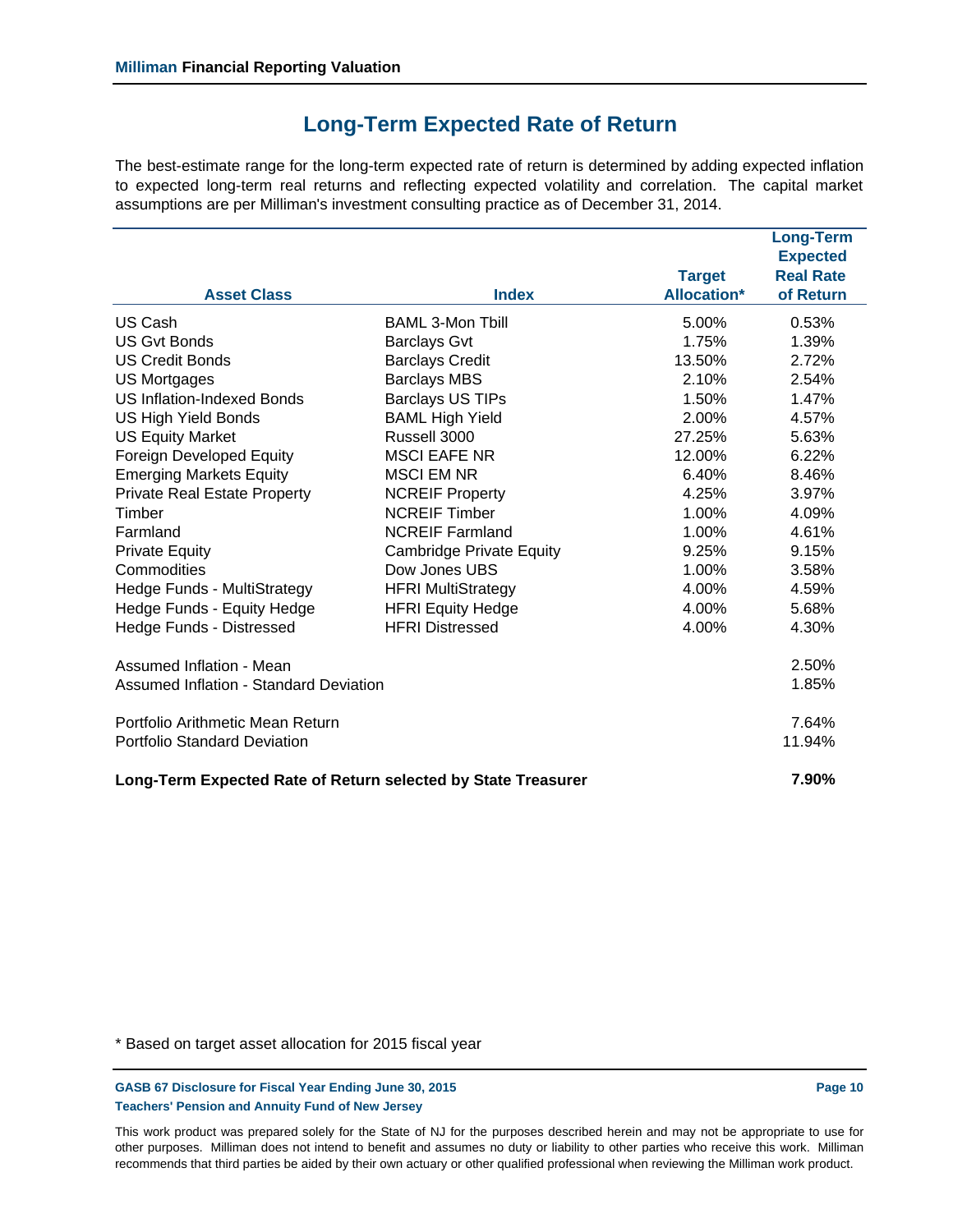|                                                          | 2015     | 2014     | 2013     | 2012         | <b>Fiscal Year Ending June 30</b><br>2011 | 2010     | 2009    | 2008     | 2007     | 2006    |
|----------------------------------------------------------|----------|----------|----------|--------------|-------------------------------------------|----------|---------|----------|----------|---------|
| <b>Total Pension Liability</b>                           |          |          |          |              |                                           |          |         |          |          |         |
| Service cost                                             | \$2,022  | \$1,871  | \$0      | \$0          | \$0                                       | \$0      | \$0     | \$0      | \$0      | \$0     |
| Interest on total pension iability                       | 3,797    | 3,794    | $\Omega$ |              | $\Omega$                                  | $\Omega$ | 0       | 0        | $\Omega$ |         |
| Effect of plan changes                                   | $\Omega$ | 0        | $\Omega$ | <sup>0</sup> | 0                                         | $\Omega$ | 0       | ŋ        | $\Omega$ |         |
| Effect of assumption changes or inputs                   | 5,914    | 2,614    | $\Omega$ |              | 0                                         | 0        | 0       | O        | $\Omega$ |         |
| Effect of economic/demographic (gains) or losses         | 365      | (25)     | $\Omega$ | <sup>0</sup> | 0                                         | $\Omega$ | 0       | ŋ        | $\Omega$ |         |
| Benefit payments                                         | (4,015)  | (3,838)  | $\Omega$ |              | 0                                         | 0        | 0       | 0        | $\Omega$ |         |
| Transfers from other Systems                             |          | 0        | $\Omega$ | 0            | 0                                         | 0        | 0       | ŋ        | 0        |         |
| Net change in total pension liability                    | 8,087    | 4,417    | 0        | 0            | 0                                         | 0        | 0       | 0        | 0        |         |
| Total pension liability, beginning                       | 81,095   | 76,679   | 0        | $\Omega$     | 0                                         | 0        | 0       | 0        | $\Omega$ | 0       |
| Total pension liability, ending (a)                      | 89,183   | 81,095   | 0        | 0            | 0                                         | 0        | 0       | 0        | $\Omega$ | 0       |
| <b>Fiduciary Net Position</b>                            |          |          |          |              |                                           |          |         |          |          |         |
| <b>Employer contributions</b>                            | \$541    | \$428    | \$0      | \$0          | \$0                                       | \$0      | \$0     | \$0      | \$0      | \$0     |
| Member contributions                                     | 740      | 716      | 0        |              | 0                                         | 0        | 0       | 0        | 0        |         |
| Investment income net of investment expenses             | 1,066    | 4,078    | 0        | $\Omega$     | $\Omega$                                  | 0        | 0       | 0        | $\Omega$ |         |
| Benefit payments                                         | (4,015)  | (3,838)  | 0        | 0            | 0                                         | 0        | 0       | 0        | 0        |         |
| Administrative expenses                                  | (14)     | (12)     | 0        | 0            | 0                                         | 0        | 0       | $\Omega$ | $\Omega$ | 0       |
| Transfers from other Systems + misc items                |          | 0        |          |              |                                           |          |         |          |          |         |
| Net change in plan fiduciary net position                | (1,677)  | 1,372    | 0        | 0            | 0                                         | 0        | 0       | 0        | 0        | 0       |
| Fiduciary net position, beginning                        | 27,282   | 25,888   | 0        | 0            | 0                                         | 0        | 0       | 0        | 0        | 0       |
| Fiduciary net position, ending (b)                       | 25,605   | 27,282   | 0        | 0            | 0                                         | $\Omega$ | 0       | $\Omega$ | ∩        | 0       |
| Net pension liability, ending = $(a) - (b)$              | \$63,578 | \$53,813 | \$0      | \$0          | \$0                                       | \$0      | \$0     | \$0      | \$0      | \$0     |
| Fiduciary net position as a % of total pension liability | 28.71%   | 33.64%   | N/A      | N/A          | N/A                                       | N/A      | N/A     | N/A      | N/A      | N/A     |
| Covered payroll                                          | \$10,162 | \$10,039 | \$9,779  | \$9,682      | \$10,025                                  | \$9,747  | \$9,419 | \$9,078  | \$8,749  | \$8,454 |
| Net pension liability as a % of covered payroll          | 625.63%  | 536.05%  | 0.00%    | 0.00%        | 0.00%                                     | 0.00%    | 0.00%   | 0.00%    | 0.00%    | 0.00%   |

## **Schedule of Changes in Net Pension Liability and Related Ratios (\$ in Millions)**

This schedule is presented to illustrate the requirement to show information for 10 years. However, recalculations of prior years are not required, and if prior years are not reported in accordance with the current GASB standards, they should not be reported.

#### **GASB 67 Disclosure for Fiscal Year Ending June 30, 2015 Page 11**

#### **Teachers' Pension and Annuity Fund of New Jersey**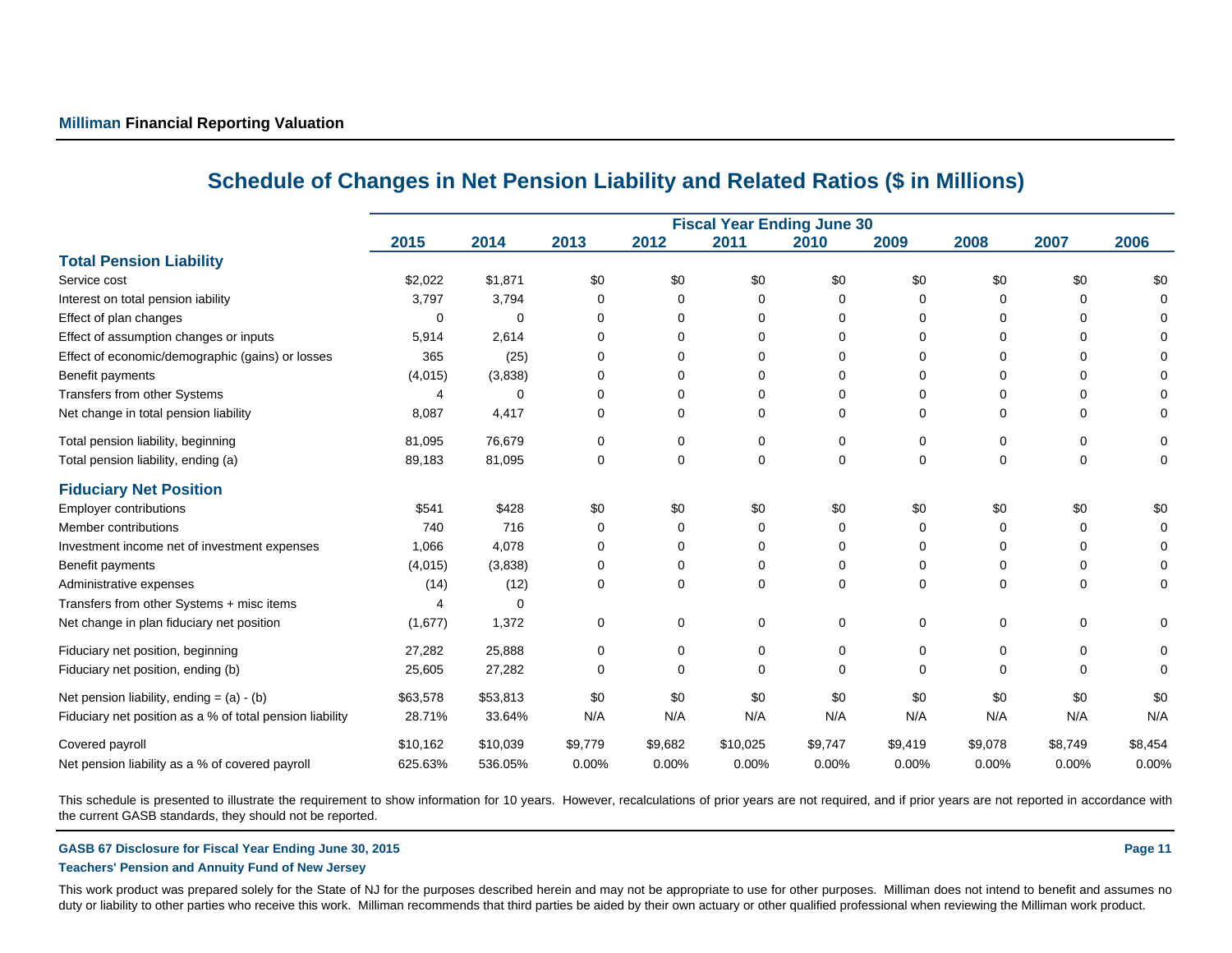| <b>Fiscal Year</b> | <b>Actuarially</b>  | <b>Actual</b>       | <b>Contribution</b>        |                | <b>Contribution</b>    |
|--------------------|---------------------|---------------------|----------------------------|----------------|------------------------|
| <b>Ending</b>      | <b>Determined</b>   | <b>Employer</b>     | <b>Deficiency</b>          | <b>Covered</b> | as a $%$ of            |
| <b>June 30</b>     | <b>Contribution</b> | <b>Contribution</b> | (Excess)<br><b>Payroll</b> |                | <b>Covered Payroll</b> |
|                    |                     |                     |                            |                |                        |
| 2006               | 915,892,281         | 67,275,588          | \$848,616,693              | 8,454,072,109  | 0.80%                  |
| 2007               | 1,156,140,571       | 663,415,668         | 492,724,903                | 8,748,623,186  | 7.58%                  |
| 2008               | 1,286,147,106       | 663,791,615         | 622,355,491                | 9,077,628,813  | 7.31%                  |
| 2009               | 1,348,105,853       | 64,376,207          | 1,283,729,646              | 9,419,083,203  | 0.68%                  |
| 2010               | 1,526,168,830       | 0                   | 1,526,168,830              | 9,747,020,060  | 0.00%                  |
| 2011               | 1,826,722,370       | 0                   | 1,826,722,370              | 10,025,401,658 | $0.00\%$               |
| 2012               | 2,009,810,329       | 287,115,915         | 1,722,694,414              | 9,682,318,739  | 2.97%                  |
| 2013               | 2,148,185,001       | 613,766,799         | 1,534,418,202              | 9,779,212,916  | 6.28%                  |
| 2014               | 2,158,287,358       | 392,035,985         | 1,766,251,373              | 10,038,792,896 | 3.91%                  |
| 2015               | 2,306,611,715       | 504,320,000         | 1,802,291,715              | 10,162,263,470 | 4.96%                  |
|                    |                     |                     |                            |                |                        |

## **Schedule of Employer Pension Contributions 1**

<sup>1</sup> Only reflects State contributions towards the Actuarially Determined Contribution. Excludes other employer contributions such as NCGI premium reimbursement, delayed enrollments, delayed appropriations and other miscellaneous items.

## GASB 67 Disclosure for Fiscal Year Ending June 30, 2015 **Page 12 Page 12 Page 12 Teachers' Pension and Annuity Fund of New Jersey**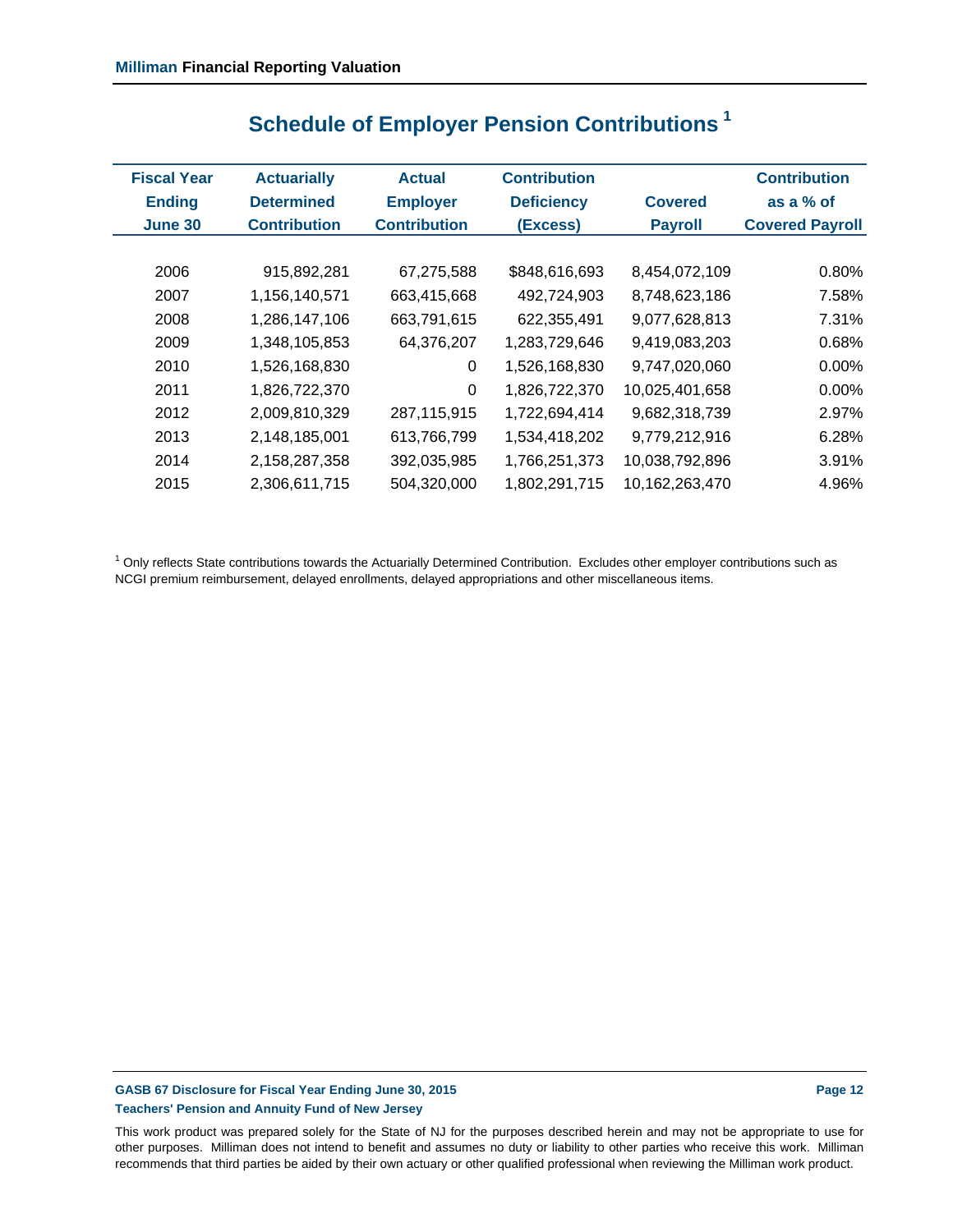## **Depletion Date Projection**

In order to determine if the plan's fiduciary net position is projected to be sufficient to make projected benefit payments, we have prepared a depletion date projection using the following techniques and assumptions:

- Current active members (non-contributory members are not considered active) contribute the required employee contribution amounts.
- Employer contributions are assumed to equal 16.58% of the State's statutory contribution (see following page for details).
- Benefit payments are projected based on the actuarial assumptions and the current plan provisions.
- Members are assumed to receive pay increases, terminate, retire, become disabled, die, and so forth according to the actuarial assumptions used for the 07/01/2014 valuation.
- Terminating and retiring members will not be replaced with new employees.
- Current administrative expenses are assumed to be equal to 0.330% of the expected benefit payments for the fiscal year.
- All cash flows are assumed to occur on average halfway through the year.
- The long-term expected rate of return on pension plan investments is 7.90%.
- The actuarial assumptions do not change.
- The plan provisions do not change.
- Excludes any liabilities associated with the contributory group life insurance benefits, but includes payas-you-go payments for the non-contributory insurance benefits.

Actual results at each point in time will yield different values, reflecting the actual experience of the plan membership and assets.

#### GASB 67 Disclosure for Fiscal Year Ending June 30, 2015 **Page 13 Page 13 Teachers' Pension and Annuity Fund of New Jersey**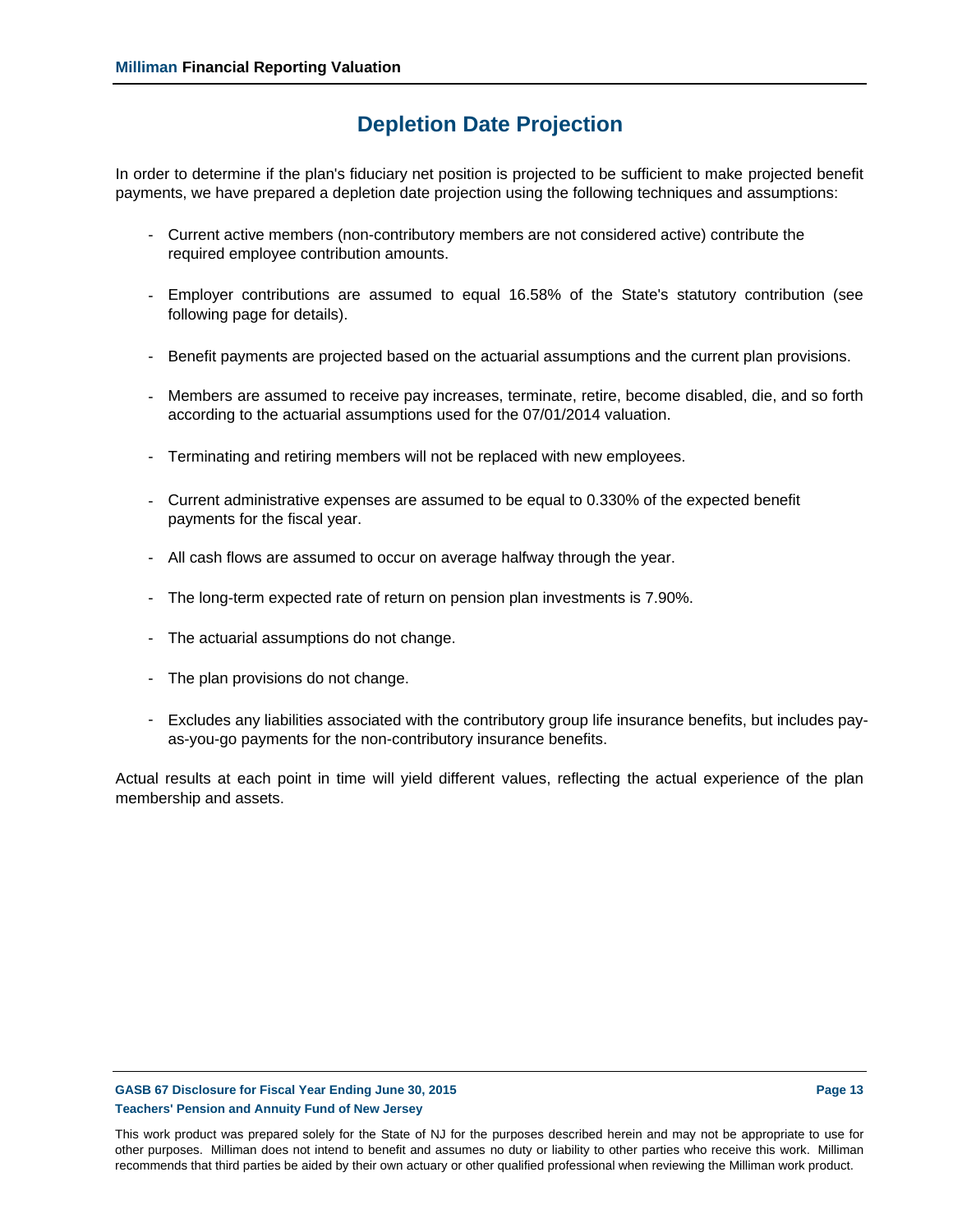## **Actuarial Methods and Assumptions Used for Funding Policy**

The following actuarial methods and assumptions were used in the July 1, 2014 funding valuation. Please see the valuation report dated April 1, 2015 for further details.

| <b>Valuation Timing</b>           | Actuarially determined contributions are calculated as of June<br>30, two years prior to the end of the fiscal year in which the<br>contributions are reported (i.e. June 30, 2013 valuation<br>determines June 30, 2015 fiscal year end contributions).                                                                                                              |
|-----------------------------------|-----------------------------------------------------------------------------------------------------------------------------------------------------------------------------------------------------------------------------------------------------------------------------------------------------------------------------------------------------------------------|
| <b>Actuarial Cost Method</b>      | Projected Unit Credit, per NJ Statue for pension benefits;<br>Actual claims for noncontributory group insurance benefits<br>are reimbursed monthly                                                                                                                                                                                                                    |
| <b>Amortization Method</b>        | Level Dollar Amortization: Per NJ Statute, the amortization<br>period is 30 years until the June 30, 2019 valuation at which<br>time the period declines by 1 each year until 20 years. The<br>amortization amount in any future year cannot be lower then<br>the amount from the prior year until the plan is fully funded on<br>an actuarial value of assets basis. |
| <b>Asset Valuation Method</b>     | Per NJ Statue, 20% of the difference between the expected<br>Actuarial Value and market value is recognized each year in<br>determining the Actuarial Value of Assets                                                                                                                                                                                                 |
| <b>Inflation; SSTWB Inflation</b> | 2.75%; 3.75%                                                                                                                                                                                                                                                                                                                                                          |
| <b>Salary Increases</b>           | Varies by years of employment and valuation year.                                                                                                                                                                                                                                                                                                                     |
| <b>Investment Rate of Return</b>  | 7.90%                                                                                                                                                                                                                                                                                                                                                                 |
| <b>Cost of Living Adjustments</b> | None                                                                                                                                                                                                                                                                                                                                                                  |
| <b>Mortality</b>                  | Based on experience of TPAF members reflecting mortality<br>improvement for 7 years for post-retirement and 15 years for<br>pre-retirement from each projected valuation date.                                                                                                                                                                                        |
| <b>Other Assumptions</b>          | See June 30, 2014 Actuarial Valuation                                                                                                                                                                                                                                                                                                                                 |

#### GASB 67 Disclosure for Fiscal Year Ending June 30, 2015 **Page 14 Page 14 Page 14 Teachers' Pension and Annuity Fund of New Jersey**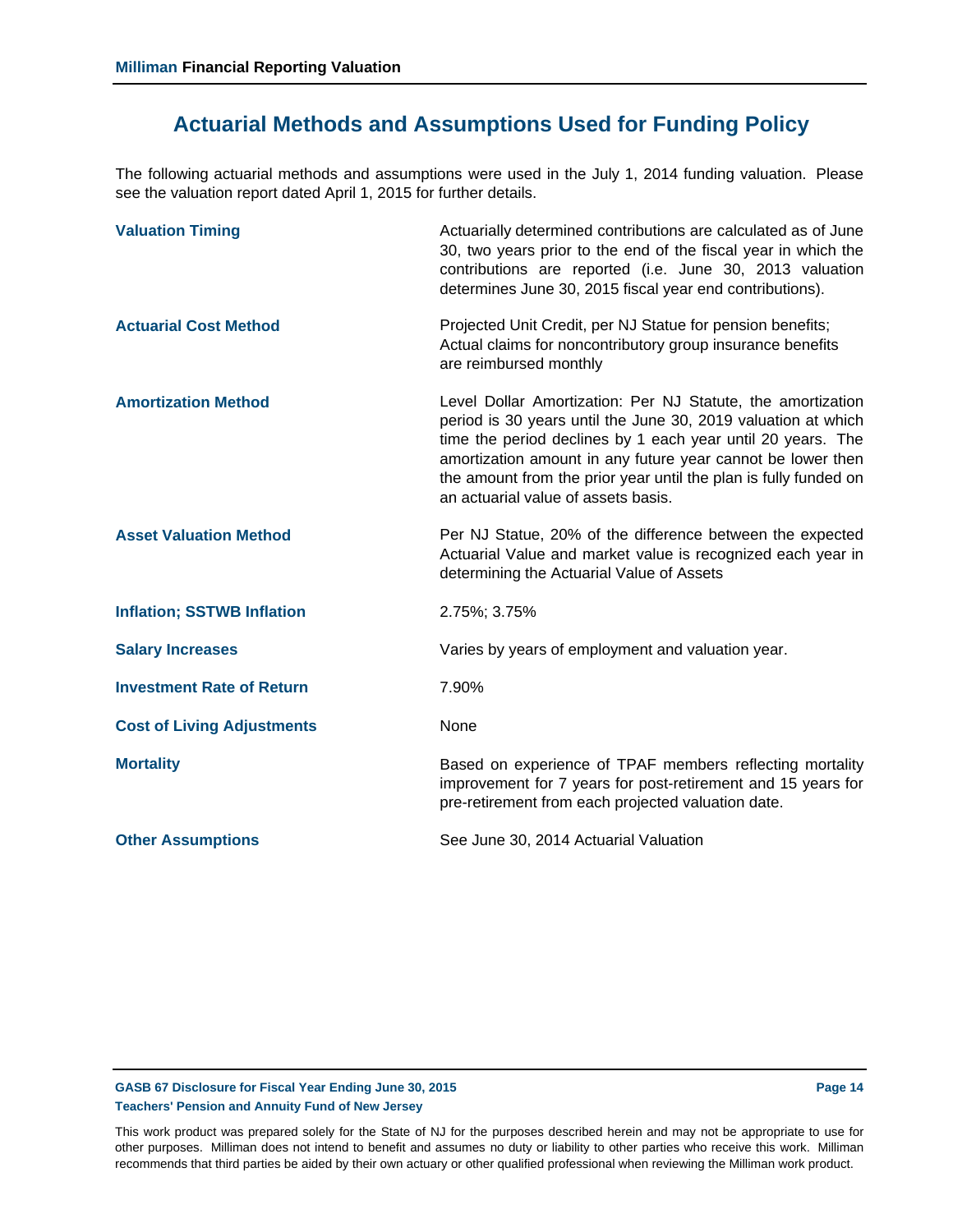|                           | - 13<br>(\$ in Millions) |                  |                 |                      |                      |                        |                      |
|---------------------------|--------------------------|------------------|-----------------|----------------------|----------------------|------------------------|----------------------|
|                           | <b>Projected</b>         | <b>Projected</b> |                 | <b>Contributions</b> | <b>Employer</b>      | <b>Contributions</b>   |                      |
|                           | <b>Payroll</b>           | <b>Payroll</b>   | <b>Total</b>    | from                 | <b>Contributions</b> | from                   |                      |
|                           | <b>Current</b>           | <b>Future</b>    | <b>Employee</b> | <b>Current</b>       | for Current          | <b>Future</b>          | <b>Total</b>         |
| Year                      | <b>Employees</b>         | <b>Employees</b> | <b>Payroll</b>  | <b>Employees</b>     | <b>Employees</b>     | Employees*             | <b>Contributions</b> |
| 1                         | \$9,885                  | \$0              | \$9,885         | \$695                | \$465                | \$0                    | \$1,159              |
| $\overline{2}$            | 9,636                    | $\pmb{0}$        | 9,636           | 694                  | 491                  | $\pmb{0}$              | 1,185                |
| $\ensuremath{\mathsf{3}}$ | 9,464                    | 0                | 9,464           | 695                  | 530                  | $\pmb{0}$              | 1,225                |
|                           |                          |                  |                 | 699                  |                      |                        |                      |
| 4                         | 9,307                    | 0                | 9,307           | 688                  | 570                  | $\pmb{0}$              | 1,269                |
| 5                         | 9,162                    | 0                | 9,162           | 677                  | 613                  | $\pmb{0}$<br>$\pmb{0}$ | 1,300                |
| 6                         | 9,021                    | 0                | 9,021           |                      | 664                  |                        | 1,341                |
| $\overline{7}$            | 8,883                    | 0                | 8,883           | 669                  | 720                  | $\pmb{0}$              | 1,390                |
| 8                         | 8,798                    | 0                | 8,798           | 662                  | 780                  | $\pmb{0}$              | 1,442                |
| 9                         | 8,698                    | 0                | 8,698           | 654                  | 845                  | $\pmb{0}$              | 1,498                |
| 10                        | 8,576                    | 0                | 8,576           | 643                  | 914                  | $\pmb{0}$              | 1,558                |
| 11                        | 8,426                    | 0                | 8,426           | 630                  | 990                  | $\pmb{0}$              | 1,620                |
| 12                        | 8,238                    | 0                | 8,238           | 615                  | 1,073                | $\pmb{0}$              | 1,687                |
| 13                        | $\mathbf 0$              | 0                | $\pmb{0}$       | $\pmb{0}$            | 0                    | $\pmb{0}$              | $\pmb{0}$            |
| 14                        | 0                        | 0                | $\pmb{0}$       | $\pmb{0}$            | 0                    | $\pmb{0}$              | $\pmb{0}$            |
| 15                        | 0                        | 0                | $\pmb{0}$       | $\pmb{0}$            | 0                    | $\pmb{0}$              | $\pmb{0}$            |
| 16                        | 0                        | 0                | 0               | 0                    | 0                    | $\pmb{0}$              | $\pmb{0}$            |
| 17                        | $\pmb{0}$                | 0                | $\pmb{0}$       | $\pmb{0}$            | 0                    | $\pmb{0}$              | $\pmb{0}$            |
| 18                        | 0                        | 0                | $\pmb{0}$       | 0                    | 0                    | $\pmb{0}$              | $\pmb{0}$            |
| 19                        | 0                        | 0                | $\pmb{0}$       | $\pmb{0}$            | 0                    | $\pmb{0}$              | $\pmb{0}$            |
| 20                        | 0                        | 0                | 0               | 0                    | 0                    | $\pmb{0}$              | $\pmb{0}$            |
| 21                        | $\pmb{0}$                | 0                | $\pmb{0}$       | $\pmb{0}$            | 0                    | $\pmb{0}$              | $\pmb{0}$            |
| 22                        | 0                        | 0                | 0               | 0                    | 0                    | $\pmb{0}$              | $\pmb{0}$            |
| 23                        | 0                        | 0                | $\mathbf 0$     | 0                    | $\pmb{0}$            | $\pmb{0}$              | $\pmb{0}$            |
| 24                        | 0                        | 0                | 0               | 0                    | 0                    | 0                      | 0                    |
| 25                        | 0                        | 0                | 0               | 0                    | 0                    | 0                      | 0                    |
| 26                        | 0                        | 0                | 0               | 0                    | 0                    | 0                      | $\pmb{0}$            |
| 27                        | 0                        | 0                | 0               | 0                    | 0                    | 0                      | $\pmb{0}$            |
| 28                        | 0                        | 0                | 0               | 0                    | 0                    | 0                      | 0                    |
| 29                        | 0                        | 0                | 0               | $\pmb{0}$            | $\pmb{0}$            | 0                      | $\pmb{0}$            |
| 30                        | 0                        | $\mathsf 0$      | 0               | $\mathsf 0$          | $\mathsf 0$          | $\mathsf 0$            | $\mathbf 0$          |

**Projection of Contributions**

\* Contributions from future employees that are above service cost and, therefore, can be allocated to payment of benefits of current employees under GASB rules.

#### GASB 67 Disclosure for Fiscal Year Ending June 30, 2015 **Page 15** Page 15 **Teachers' Pension and Annuity Fund of New Jersey**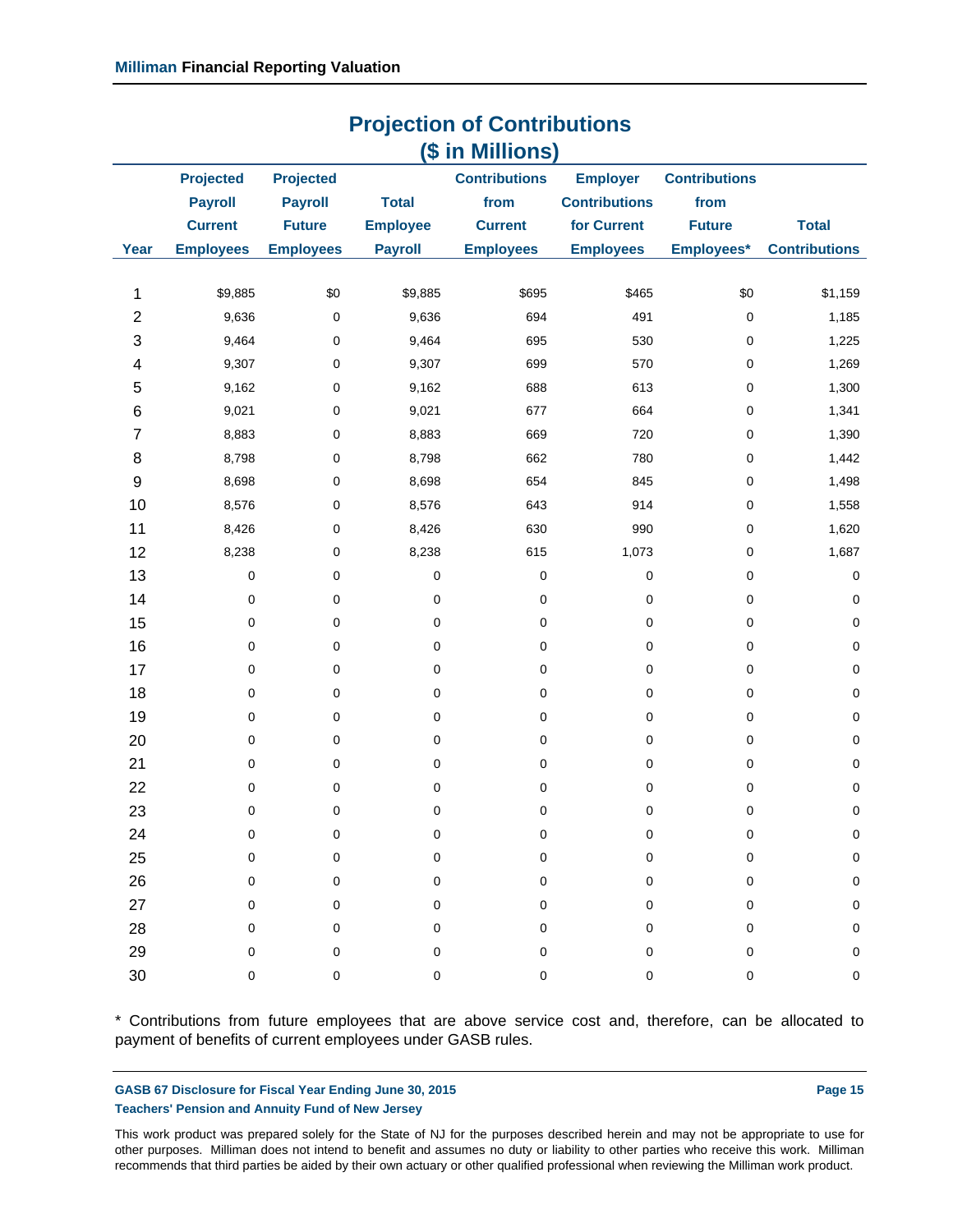| <b>Projection of Figurial y Tech Conform</b><br>(\$ in Millions) |                                                          |                                                                       |                                                       |                                                             |                                                          |                                                                              |
|------------------------------------------------------------------|----------------------------------------------------------|-----------------------------------------------------------------------|-------------------------------------------------------|-------------------------------------------------------------|----------------------------------------------------------|------------------------------------------------------------------------------|
| <b>Year</b>                                                      | <b>Projected</b><br><b>Beginning</b><br><b>Fiduciary</b> | <b>Projected</b><br><b>Total</b><br><b>Net Position Contributions</b> | <b>Projected</b><br><b>Benefit</b><br><b>Payments</b> | <b>Projected</b><br><b>Adminstrative</b><br><b>Expenses</b> | <b>Projected</b><br><b>Investment</b><br><b>Earnings</b> | <b>Projected</b><br><b>Ending</b><br><b>Fiduciary</b><br><b>Net Position</b> |
|                                                                  |                                                          |                                                                       |                                                       |                                                             |                                                          |                                                                              |
| 1                                                                | \$25,605                                                 | \$1,159                                                               | \$4,109                                               | \$14                                                        | \$1,892                                                  | \$24,533                                                                     |
| $\boldsymbol{2}$                                                 | 24,533                                                   | 1,185                                                                 | 4,253                                                 | 14                                                          | 1,801                                                    | 23,253                                                                       |
| 3                                                                | 23,253                                                   | 1,225                                                                 | 4,382                                                 | 14                                                          | 1,695                                                    | 21,776                                                                       |
| 4                                                                | 21,776                                                   | 1,269                                                                 | 4,501                                                 | 15                                                          | 1,574                                                    | 20,102                                                                       |
| 5                                                                | 20,102                                                   | 1,300                                                                 | 4,611                                                 | 15                                                          | 1,437                                                    | 18,214                                                                       |
| 6                                                                | 18,214                                                   | 1,341                                                                 | 4,714                                                 | 16                                                          | 1,284                                                    | 16,109                                                                       |
| $\overline{\mathcal{I}}$                                         | 16,109                                                   | 1,390                                                                 | 4,809                                                 | 16                                                          | 1,113                                                    | 13,787                                                                       |
| 8                                                                | 13,787                                                   | 1,442                                                                 | 4,900                                                 | 16                                                          | 926                                                      | 11,239                                                                       |
| $\boldsymbol{9}$                                                 | 11,239                                                   | 1,498                                                                 | 4,992                                                 | 16                                                          | 721                                                      | 8,450                                                                        |
| 10                                                               | 8,450                                                    | 1,558                                                                 | 5,092                                                 | 17                                                          | 497                                                      | 5,395                                                                        |
| 11                                                               | 5,395                                                    | 1,620                                                                 | 5,200                                                 | 17                                                          | 251                                                      | 2,049                                                                        |
| 12                                                               | 2,049                                                    | 1,687                                                                 | 5,316                                                 | $18$                                                        | $\mathsf 0$                                              | 0                                                                            |
| 13                                                               | 0                                                        | $\pmb{0}$                                                             | 5,435                                                 | 0                                                           | $\mathsf 0$                                              | $\pmb{0}$                                                                    |
| 14                                                               | 0                                                        | $\mathbf 0$                                                           | 5,556                                                 | 0                                                           | $\mathsf 0$                                              | $\pmb{0}$                                                                    |
| 15                                                               | 0                                                        | $\pmb{0}$                                                             | 5,682                                                 | 0                                                           | 0                                                        | $\pmb{0}$                                                                    |
| 16                                                               | 0                                                        | $\pmb{0}$                                                             | 5,814                                                 | 0                                                           | $\mathsf 0$                                              | $\pmb{0}$                                                                    |
| 17                                                               | 0                                                        | $\pmb{0}$                                                             | 5,947                                                 | 0                                                           | $\mathsf 0$                                              | $\pmb{0}$                                                                    |
| 18                                                               | 0                                                        | $\pmb{0}$                                                             | 6,080                                                 | 0                                                           | $\mathsf 0$                                              | $\pmb{0}$                                                                    |
| 19                                                               | 0                                                        | $\pmb{0}$                                                             | 6,211                                                 | 0                                                           | $\mathsf 0$                                              | $\mathbf 0$                                                                  |
| 20                                                               | 0                                                        | $\mathbf 0$                                                           | 6,338                                                 | 0                                                           | $\mathsf 0$                                              | $\pmb{0}$                                                                    |
| 21                                                               | 0                                                        | $\pmb{0}$                                                             | 6,458                                                 | 0                                                           | $\mathsf 0$                                              | $\pmb{0}$                                                                    |
| 22                                                               | 0                                                        | $\pmb{0}$                                                             | 6,565                                                 | 0                                                           | $\mathsf 0$                                              | $\pmb{0}$                                                                    |
| 23                                                               | 0                                                        | $\pmb{0}$                                                             | 6,656                                                 | 0                                                           | $\mathsf 0$                                              | $\mathbf 0$                                                                  |
| 24                                                               | 0                                                        | 0                                                                     | 6,732                                                 | 0                                                           | 0                                                        | $\pmb{0}$                                                                    |
| 25                                                               | $\mathsf 0$                                              | $\pmb{0}$                                                             | 6,790                                                 | 0                                                           | 0                                                        | $\mathsf 0$                                                                  |
| 26                                                               | 0                                                        | $\mathbf 0$                                                           | 6,832                                                 | 0                                                           | 0                                                        | $\pmb{0}$                                                                    |
| 27                                                               | 0                                                        | 0                                                                     | 6,861                                                 | 0                                                           | $\mathsf 0$                                              | $\pmb{0}$                                                                    |
| 28                                                               | 0                                                        | $\pmb{0}$                                                             | 6,885                                                 | 0                                                           | 0                                                        | $\pmb{0}$                                                                    |
| 29                                                               | 0                                                        | 0                                                                     | 6,907                                                 | 0                                                           | 0                                                        | $\pmb{0}$                                                                    |
| 30                                                               | 0                                                        | 0                                                                     | 6,920                                                 | 0                                                           | 0                                                        | $\pmb{0}$                                                                    |
| 31                                                               | 0                                                        | 0                                                                     | 6,913                                                 | 0                                                           | 0                                                        | $\pmb{0}$                                                                    |
| 32                                                               | 0                                                        | $\pmb{0}$                                                             | 6,895                                                 | 0                                                           | 0                                                        | $\pmb{0}$                                                                    |
| 33                                                               | 0                                                        | 0                                                                     | 6,858                                                 | 0                                                           | $\pmb{0}$                                                | $\pmb{0}$                                                                    |
|                                                                  |                                                          |                                                                       |                                                       |                                                             |                                                          |                                                                              |

# **Projection of Fiduciary Net Position**

GASB 67 Disclosure for Fiscal Year Ending June 30, 2015 **Page 16** Page 16 **Teachers' Pension and Annuity Fund of New Jersey**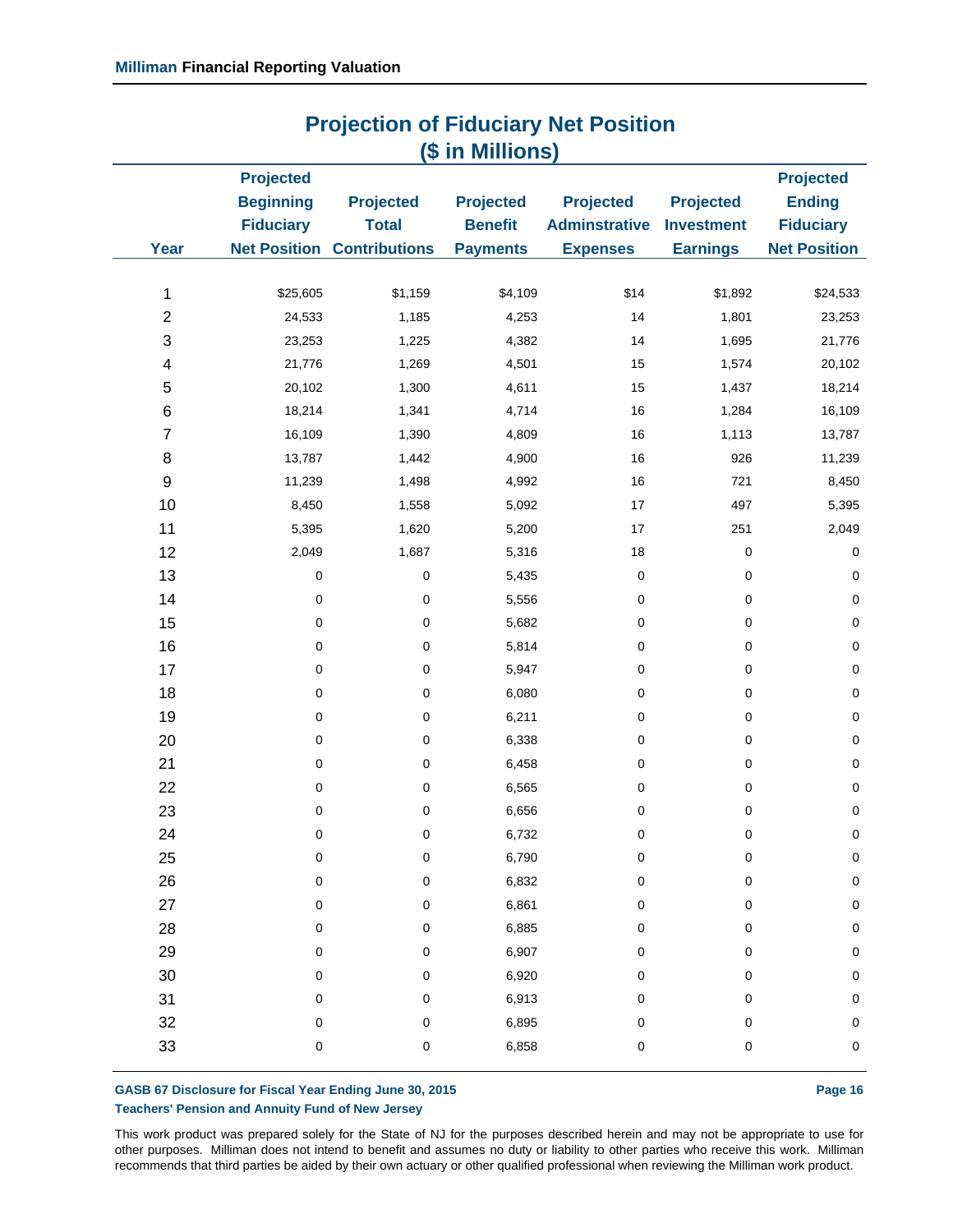## **Actuarial Present Value of Projected Benefit Payments (\$ in Millions)**

|      |                     |                  |                 |                              | <b>Present</b>   | <b>Present</b> | <b>Present</b>  |
|------|---------------------|------------------|-----------------|------------------------------|------------------|----------------|-----------------|
|      | <b>Projected</b>    |                  | "Funded"        | "Unfunded"                   | Value of         | Value of       | <b>Value of</b> |
|      | <b>Beginning</b>    | <b>Projected</b> |                 | <b>Portion of Portion of</b> | "Funded"         | "Unfunded"     | <b>Total</b>    |
|      | <b>Fiduciary</b>    | <b>Benefit</b>   | <b>Benefit</b>  | <b>Benefit</b>               | <b>Benefit</b>   | <b>Benefit</b> | <b>Benefit</b>  |
| Year | <b>Net Position</b> | <b>Payments</b>  | <b>Payments</b> | <b>Payments</b>              | <b>Payments*</b> | Payments**     | Payments***     |

 $\textsf{Total} \quad 33,054 \texttt{+} \quad 87,001 \texttt{=} \quad 120,054$ 

\* Discounted at the long-term expected rate of return, 7.90%

\*\* Discounted at the municipal bond rate, 3.80%

\*\*\* Discounted at the single interest rate that produces a total actuarial present value equal to the sum of the actuarial present values of ''funded'' and ''unfunded'' benefit payments, 4.13%

| 1              | 25,605      | 4,109 | 4,109     | 0     | 3,808 | 0     | 3,946 |
|----------------|-------------|-------|-----------|-------|-------|-------|-------|
| $\overline{c}$ | 24,533      | 4,253 | 4,253     | 0     | 3,653 | 0     | 3,922 |
| 3              | 23,253      | 4,382 | 4,382     | 0     | 3,489 | 0     | 3,881 |
| 4              | 21,776      | 4,501 | 4,501     | 0     | 3,321 | 0     | 3,829 |
| 5              | 20,102      | 4,611 | 4,611     | 0     | 3,153 | 0     | 3,766 |
| 6              | 18,214      | 4,714 | 4,714     | 0     | 2,987 | 0     | 3,697 |
| 7              | 16,109      | 4,809 | 4,809     | 0     | 2,824 | 0     | 3,623 |
| 8              | 13,787      | 4,900 | 4,900     | 0     | 2,667 | 0     | 3,545 |
| 9              | 11,239      | 4,992 | 4,992     | 0     | 2,518 | 0     | 3,468 |
| 10             | 8,450       | 5,092 | 5,092     | 0     | 2,381 | 0     | 3,397 |
| 11             | 5,395       | 5,200 | 5,200     | 0     | 2,253 | 0     | 3,332 |
| 12             | 2,049       | 5,316 | 0         | 5,316 | 0     | 3,398 | 3,271 |
| 13             | $\mathbf 0$ | 5,435 | 0         | 5,435 | 0     | 3,347 | 3,211 |
| 14             | 0           | 5,556 | $\pmb{0}$ | 5,556 | 0     | 3,296 | 3,153 |
| 15             | 0           | 5,682 | 0         | 5,682 | 0     | 3,248 | 3,096 |
| 16             | 0           | 5,814 | 0         | 5,814 | 0     | 3,201 | 3,042 |
| 17             | 0           | 5,947 | 0         | 5,947 | 0     | 3,155 | 2,989 |
| 18             | 0           | 6,080 | $\pmb{0}$ | 6,080 | 0     | 3,107 | 2,934 |
| 19             | 0           | 6,211 | 0         | 6,211 | 0     | 3,058 | 2,878 |
| 20             | 0           | 6,338 | $\pmb{0}$ | 6,338 | 0     | 3,006 | 2,821 |
| 21             | 0           | 6,458 | 0         | 6,458 | 0     | 2,951 | 2,760 |
| 22             | 0           | 6,565 | 0         | 6,565 | 0     | 2,890 | 2,695 |
| 23             | 0           | 6,656 | 0         | 6,656 | 0     | 2,823 | 2,624 |
| 24             | 0           | 6,732 | $\pmb{0}$ | 6,732 | 0     | 2,750 | 2,548 |
| 25             | 0           | 6,790 | 0         | 6,790 | 0     | 2,673 | 2,468 |
| 26             | 0           | 6,832 | 0         | 6,832 | 0     | 2,591 | 2,385 |
|                |             |       |           |       |       |       |       |

#### GASB 67 Disclosure for Fiscal Year Ending June 30, 2015 **Page 17A** Page 17A **Teachers' Pension and Annuity Fund of New Jersey**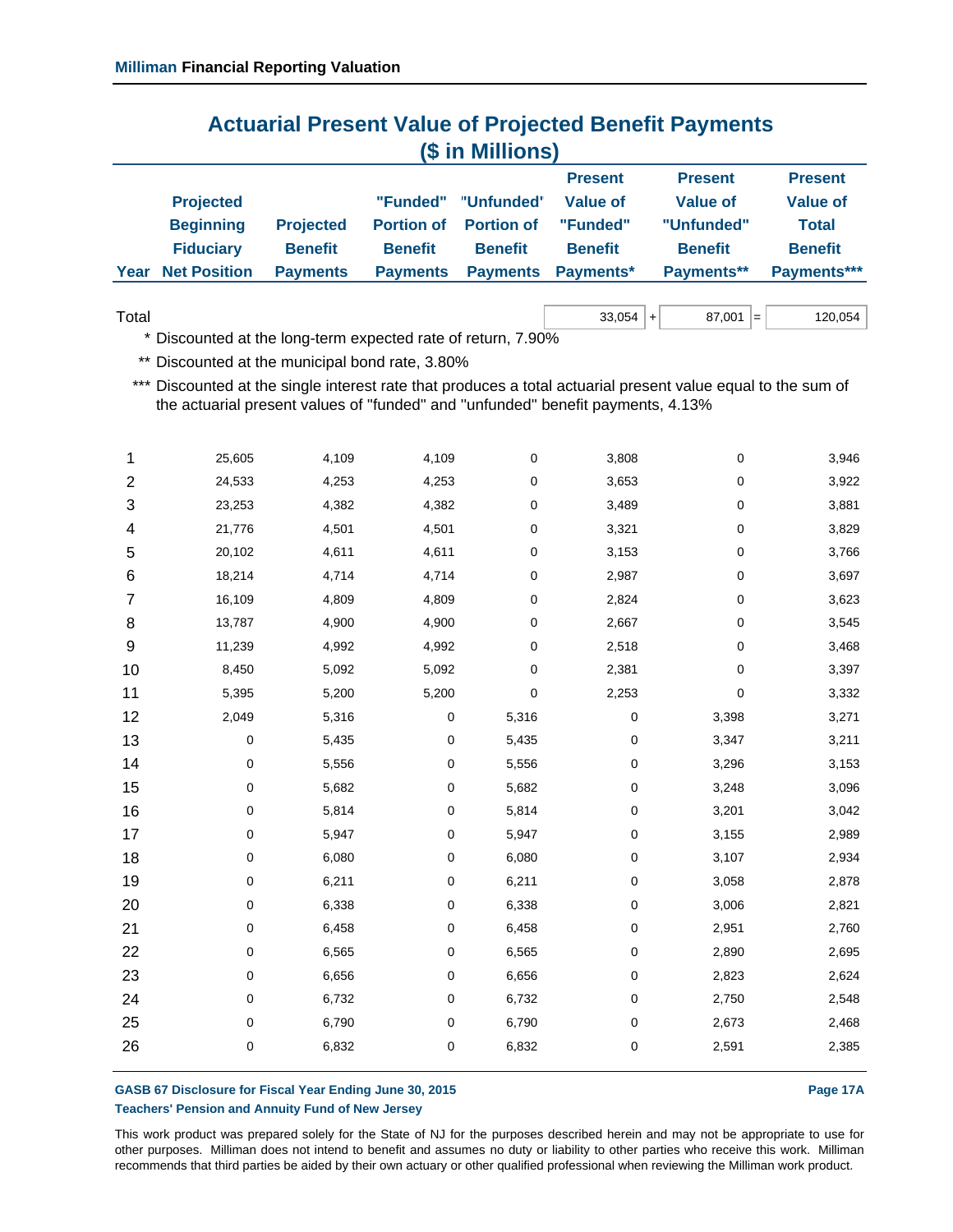| <b>Actuarial Present Value of Projected Benefit Payments</b> |  |
|--------------------------------------------------------------|--|
| (\$ in Millions)                                             |  |

|      |                     |                  |                   |                   | <b>Present</b>  | <b>Present</b>  | <b>Present</b>  |
|------|---------------------|------------------|-------------------|-------------------|-----------------|-----------------|-----------------|
|      | <b>Projected</b>    |                  | "Funded"          | "Unfunded"        | <b>Value of</b> | <b>Value of</b> | <b>Value of</b> |
|      | <b>Beginning</b>    | <b>Projected</b> | <b>Portion of</b> | <b>Portion of</b> | "Funded"        | "Unfunded"      | <b>Total</b>    |
|      | <b>Fiduciary</b>    | <b>Benefit</b>   | <b>Benefit</b>    | <b>Benefit</b>    | <b>Benefit</b>  | <b>Benefit</b>  | <b>Benefit</b>  |
| Year | <b>Net Position</b> | <b>Payments</b>  | <b>Payments</b>   | <b>Payments</b>   | Payments*       | Payments**      | Payments***     |
|      |                     |                  |                   |                   |                 |                 |                 |
| 27   | $\mathbf 0$         | 6,861            | $\mathsf 0$       | 6,861             | $\pmb{0}$       | 2,506           | 2,300           |
| 28   | 0                   | 6,885            | 0                 | 6,885             | $\mathbf 0$     | 2,423           | 2,217           |
| 29   | 0                   | 6,907            | $\mathbf 0$       | 6,907             | $\pmb{0}$       | 2,342           | 2,135           |
| 30   | 0                   | 6,920            | $\mathbf 0$       | 6,920             | $\mathbf 0$     | 2,260           | 2,055           |
| 31   | 0                   | 6,913            | 0                 | 6,913             | $\pmb{0}$       | 2,176           | 1,971           |
| 32   | 0                   | 6,895            | $\pmb{0}$         | 6,895             | $\mathbf 0$     | 2,090           | 1,888           |
| 33   | 0                   | 6,858            | $\pmb{0}$         | 6,858             | $\pmb{0}$       | 2,003           | 1,803           |
| 34   | 0                   | 6,806            | $\mathbf 0$       | 6,806             | $\mathbf 0$     | 1,915           | 1,719           |
| 35   | 0                   | 6,746            | 0                 | 6,746             | $\pmb{0}$       | 1,829           | 1,636           |
| 36   | 0                   | 6,673            | 0                 | 6,673             | $\pmb{0}$       | 1,743           | 1,554           |
| 37   | 0                   | 6,584            | 0                 | 6,584             | $\pmb{0}$       | 1,657           | 1,473           |
| 38   | 0                   | 6,475            | 0                 | 6,475             | $\mathbf 0$     | 1,570           | 1,391           |
| 39   | 0                   | 6,347            | 0                 | 6,347             | $\pmb{0}$       | 1,482           | 1,309           |
| 40   | 0                   | 6,195            | $\pmb{0}$         | 6,195             | $\mathbf 0$     | 1,394           | 1,227           |
| 41   | 0                   | 6,020            | 0                 | 6,020             | 0               | 1,305           | 1,145           |
| 42   | 0                   | 5,831            | 0                 | 5,831             | $\mathbf 0$     | 1,218           | 1,065           |
| 43   | 0                   | 5,637            | 0                 | 5,637             | 0               | 1,134           | 989             |
| 44   | 0                   | 5,441            | 0                 | 5,441             | 0               | 1,054           | 917             |
| 45   | 0                   | 5,238            | 0                 | 5,238             | $\mathbf 0$     | 978             | 847             |
| 46   | 0                   | 5,026            | 0                 | 5,026             | $\pmb{0}$       | 904             | 781             |
| 47   | 0                   | 4,807            | 0                 | 4,807             | $\pmb{0}$       | 833             | 717             |
| 48   | 0                   | 4,582            | $\pmb{0}$         | 4,582             | $\pmb{0}$       | 765             | 657             |
| 49   | 0                   | 4,354            | 0                 | 4,354             | $\pmb{0}$       | 700             | 599             |
| 50   | 0                   | 4,123            | 0                 | 4,123             | 0               | 639             | 545             |
| 51   | 0                   | 3,889            | 0                 | 3,889             | $\pmb{0}$       | 580             | 493             |
| 52   | $\mathsf 0$         | 3,653            | 0                 | 3,653             | $\pmb{0}$       | 525             | 445             |
| 53   | 0                   | 3,415            | 0                 | 3,415             | $\pmb{0}$       | 473             | 400             |
| 54   | 0                   | 3,178            | $\pmb{0}$         | 3,178             | $\pmb{0}$       | 424             | 357             |
| 55   | 0                   | 2,941            | $\mathbf 0$       | 2,941             | $\pmb{0}$       | 378             | 317             |
| 56   | 0                   | 2,706            | $\pmb{0}$         | 2,706             | $\pmb{0}$       | 335             | 280             |
| 57   | 0                   | 2,474            | 0                 | 2,474             | $\pmb{0}$       | 295             | 246             |
| 58   | 0                   | 2,248            | 0                 | 2,248             | $\pmb{0}$       | 258             | 215             |
|      |                     |                  |                   |                   |                 |                 |                 |

#### GASB 67 Disclosure for Fiscal Year Ending June 30, 2015 **Page 17B** Page 17B **Teachers' Pension and Annuity Fund of New Jersey**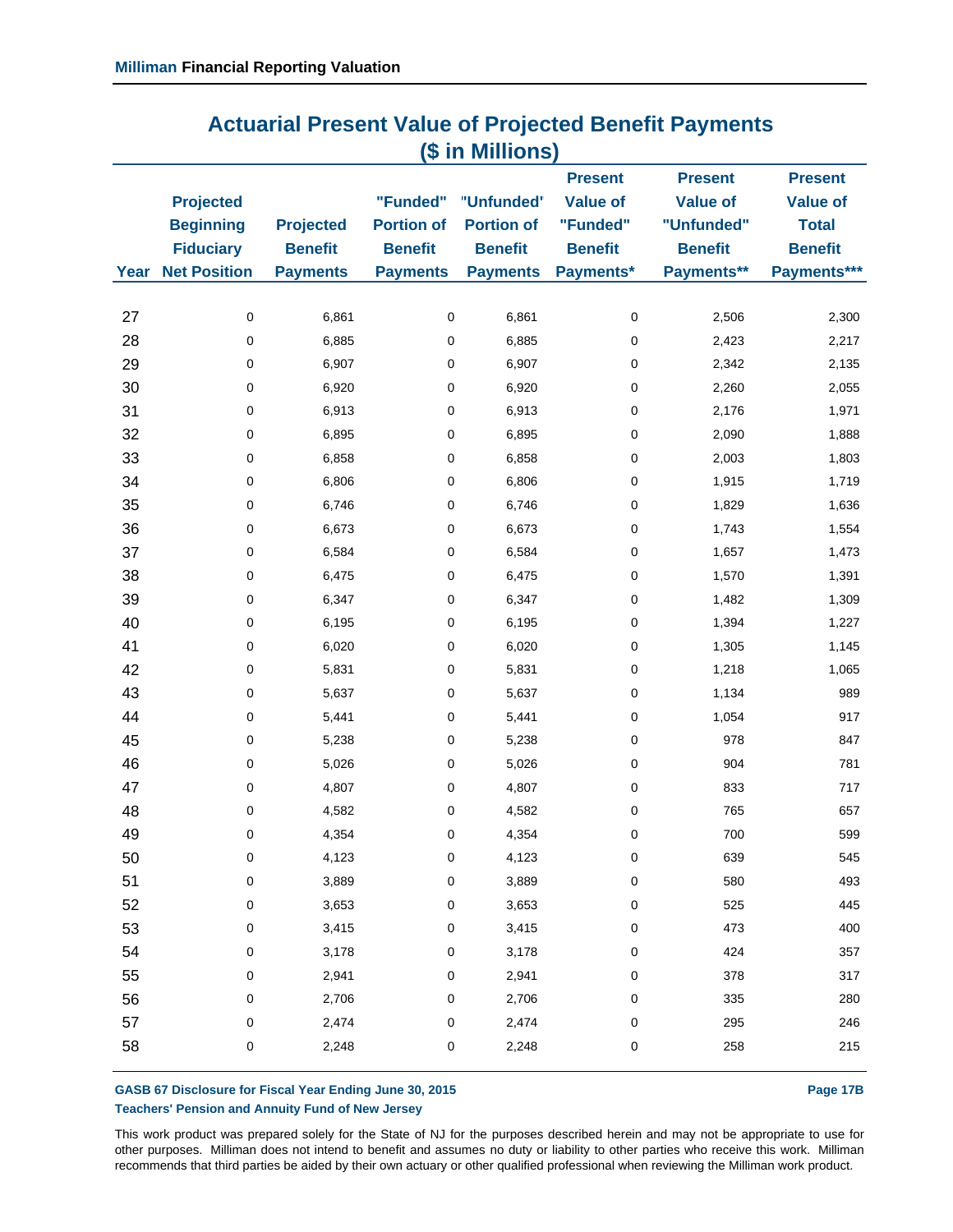| <b>Actuarial Present Value of Projected Benefit Payments</b> |  |
|--------------------------------------------------------------|--|
| (\$ in Millions)                                             |  |

|        |                     |                  |                   |                     | <b>Present</b>  | <b>Present</b>            | <b>Present</b>  |
|--------|---------------------|------------------|-------------------|---------------------|-----------------|---------------------------|-----------------|
|        | <b>Projected</b>    |                  |                   | "Funded" "Unfunded" | <b>Value of</b> | <b>Value of</b>           | <b>Value of</b> |
|        | <b>Beginning</b>    | <b>Projected</b> | <b>Portion of</b> | <b>Portion of</b>   | "Funded"        | "Unfunded"                | <b>Total</b>    |
|        | <b>Fiduciary</b>    | <b>Benefit</b>   | <b>Benefit</b>    | <b>Benefit</b>      | <b>Benefit</b>  | <b>Benefit</b>            | <b>Benefit</b>  |
| Year   | <b>Net Position</b> | <b>Payments</b>  | <b>Payments</b>   | <b>Payments</b>     | Payments*       | Payments**                | Payments***     |
|        |                     |                  |                   |                     |                 |                           |                 |
| 59     | $\mathbf 0$         | 2,028            | $\mathbf 0$       | 2,028               | $\pmb{0}$       | 225                       | 186             |
| 60     | $\mathbf 0$         | 1,815            | $\mathbf 0$       | 1,815               | $\mathbf 0$     | 194                       | 160             |
| 61     | $\mathbf 0$         | 1,611            | $\mathbf 0$       | 1,611               | 0               | 166                       | 136             |
| 62     | $\mathbf 0$         | 1,418            | $\mathbf 0$       | 1,418               | $\mathbf 0$     | 140                       | 115             |
| 63     | $\pmb{0}$           | 1,236            | $\pmb{0}$         | 1,236               | $\pmb{0}$       | 118                       | 96              |
| 64     | $\mathbf 0$         | 1,067            | $\mathbf 0$       | 1,067               | $\mathbf 0$     | 98                        | 80              |
| 65     | $\mathbf 0$         | 912              | $\mathbf 0$       | 912                 | $\pmb{0}$       | 81                        | 66              |
| 66     | $\mathbf 0$         | 771              | $\mathbf 0$       | 771                 | $\mathbf 0$     | 66                        | 53              |
| 67     | $\mathbf 0$         | 646              | 0                 | 646                 | $\mathbf 0$     | 53                        | 43              |
| 68     | $\mathbf 0$         | 535              | $\mathbf 0$       | 535                 | $\mathbf 0$     | 42                        | 34              |
| 69     | $\mathbf 0$         | 438              | $\mathbf 0$       | 438                 | $\mathbf 0$     | 33                        | 27              |
| 70     | $\mathbf 0$         | 355              | $\mathbf 0$       | 355                 | $\mathbf 0$     | 26                        | 21              |
| 71     | $\mathbf 0$         | 285              | $\mathbf 0$       | 285                 | $\mathbf 0$     | 20                        | 16              |
| 72     | $\mathbf 0$         | 226              | $\mathbf 0$       | 226                 | $\mathbf 0$     | 15                        | 12              |
| 73     | $\mathbf 0$         | 177              | $\mathbf 0$       | 177                 | $\mathbf 0$     | 12                        | 9               |
| 74     | $\mathbf 0$         | 138              | 0                 | 138                 | $\mathbf 0$     | $\boldsymbol{9}$          | $\overline{7}$  |
| 75     | $\mathbf 0$         | 106              | 0                 | 106                 | $\mathbf 0$     | $\,6\,$                   | 5               |
| 76     | 0                   | 80               | $\mathbf 0$       | 80                  | $\mathbf 0$     | $\mathbf 5$               | $\overline{4}$  |
| $77$   | $\mathbf 0$         | 60               | $\mathbf 0$       | 60                  | $\mathbf 0$     | $\ensuremath{\mathsf{3}}$ | 3               |
| 78     | $\pmb{0}$           | 45               | 0                 | 45                  | $\pmb{0}$       | $\mathbf 2$               | $\overline{2}$  |
| 79     | $\mathbf 0$         | 33               | $\mathbf 0$       | 33                  | $\pmb{0}$       | $\sqrt{2}$                | $\mathbf{1}$    |
| 80     | $\pmb{0}$           | 24               | $\mathbf 0$       | 24                  | $\pmb{0}$       | $\mathbf{1}$              | $\mathbf{1}$    |
| 81     | $\pmb{0}$           | 17               | 0                 | 17                  | $\pmb{0}$       | $\mathbf{1}$              | $\mathbf{1}$    |
| 82     | $\mathbf 0$         | 12               | 0                 | 12                  | 0               | 1                         | $\pmb{0}$       |
| 83     | $\mathbf 0$         | 9                | 0                 | 9                   | 0               | 0                         | 0               |
| 84     | 0                   | 6                | 0                 | 6                   | 0               | 0                         | $\pmb{0}$       |
| 85     | $\pmb{0}$           | 5                | 0                 | 5                   | 0               | 0                         | $\pmb{0}$       |
| 86     | 0                   | 3                | 0                 | 3                   | 0               | 0                         | $\pmb{0}$       |
| 87     | $\mathbf 0$         | $\mathbf 2$      | 0                 | 2                   | 0               | 0                         | $\pmb{0}$       |
| 88     | 0                   | $\mathbf 2$      | 0                 | 2                   | 0               | 0                         | $\pmb{0}$       |
| 89     | $\pmb{0}$           | 1                | 0                 | 1                   | 0               | 0                         | $\pmb{0}$       |
| $90\,$ | 0                   | $\mathbf{1}$     | $\pmb{0}$         | 1                   | $\pmb{0}$       | 0                         | $\pmb{0}$       |
|        |                     |                  |                   |                     |                 |                           |                 |

#### GASB 67 Disclosure for Fiscal Year Ending June 30, 2015 **Page 17C Teachers' Pension and Annuity Fund of New Jersey**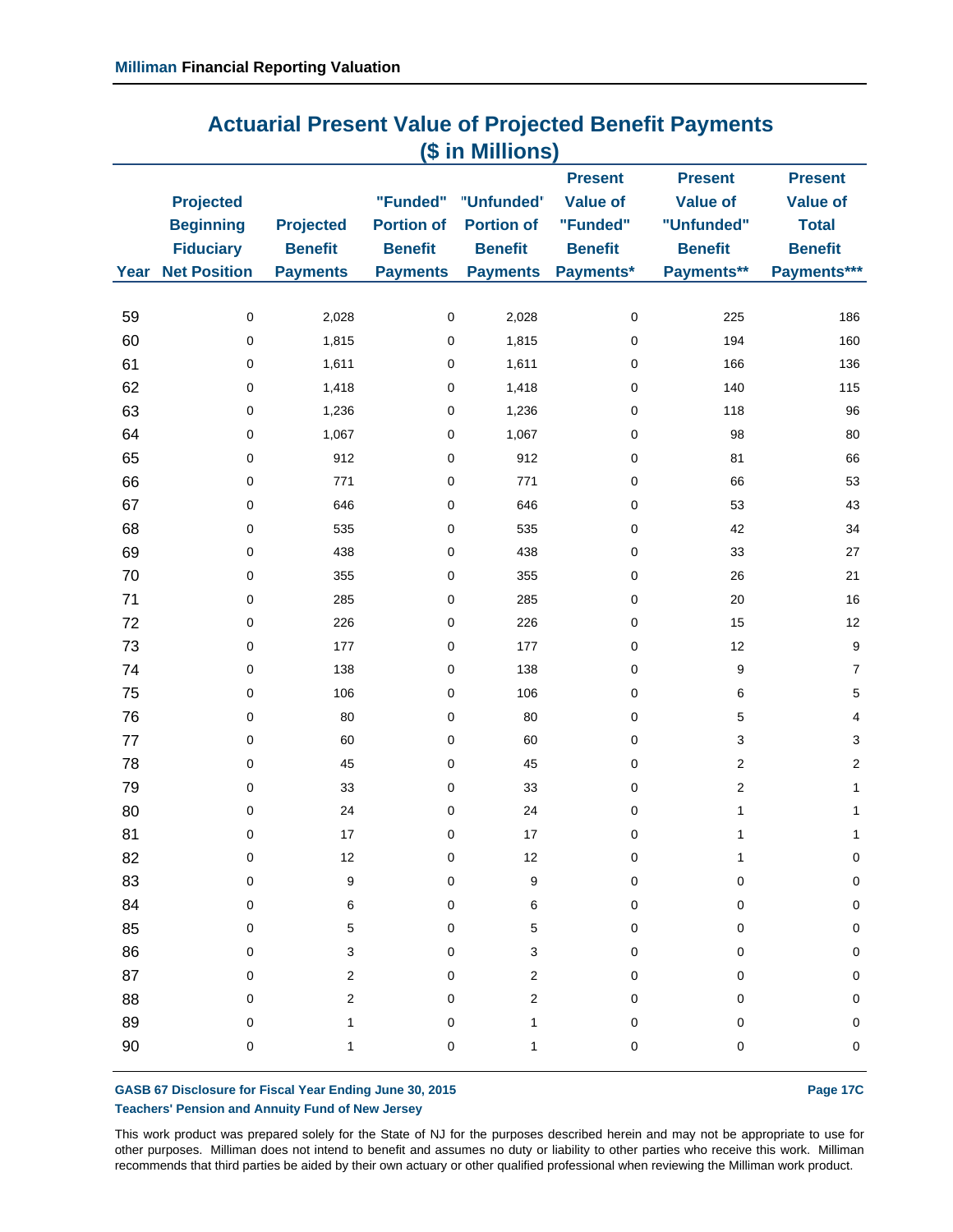| (\$ in Millions) |                                                          |                                    |                                                 |                                                   |                                                                 |                                                                   |                                                                     |
|------------------|----------------------------------------------------------|------------------------------------|-------------------------------------------------|---------------------------------------------------|-----------------------------------------------------------------|-------------------------------------------------------------------|---------------------------------------------------------------------|
|                  | <b>Projected</b><br><b>Beginning</b><br><b>Fiduciary</b> | <b>Projected</b><br><b>Benefit</b> | "Funded"<br><b>Portion of</b><br><b>Benefit</b> | "Unfunded"<br><b>Portion of</b><br><b>Benefit</b> | <b>Present</b><br><b>Value of</b><br>"Funded"<br><b>Benefit</b> | <b>Present</b><br><b>Value of</b><br>"Unfunded"<br><b>Benefit</b> | <b>Present</b><br><b>Value of</b><br><b>Total</b><br><b>Benefit</b> |
| Year             | <b>Net Position</b>                                      | <b>Payments</b>                    | <b>Payments</b>                                 | <b>Payments</b>                                   | Payments*                                                       | Payments**                                                        | Payments***                                                         |
| 91               | $\Omega$                                                 |                                    | $\Omega$                                        |                                                   | 0                                                               | o                                                                 | $\Omega$                                                            |
| 92               | O                                                        |                                    | <sup>0</sup>                                    |                                                   | n                                                               | o                                                                 | $\Omega$                                                            |
| 93               | $\Omega$                                                 |                                    | $\Omega$                                        |                                                   | U                                                               | U                                                                 | $\Omega$                                                            |
| 94               | 0                                                        |                                    | $\Omega$                                        |                                                   | <sup>0</sup>                                                    | 0                                                                 | 0                                                                   |
| 95               | O                                                        |                                    | <sup>0</sup>                                    |                                                   | U                                                               | n                                                                 | $\Omega$                                                            |
| 96               | <sup>0</sup>                                             |                                    | $\Omega$                                        |                                                   | U                                                               | U                                                                 | $\Omega$                                                            |
| 97               | 0                                                        |                                    | $\Omega$                                        |                                                   | <sup>0</sup>                                                    | 0                                                                 | 0                                                                   |
| 98               | O                                                        |                                    | <sup>0</sup>                                    |                                                   | n                                                               | n                                                                 | $\Omega$                                                            |
| 99               | O                                                        | Ω                                  | 0                                               |                                                   |                                                                 | 0                                                                 | 0                                                                   |

# **Actuarial Present Value of Projected Benefit Payments**

GASB 67 Disclosure for Fiscal Year Ending June 30, 2015 **Page 17D Page 17D Teachers' Pension and Annuity Fund of New Jersey**